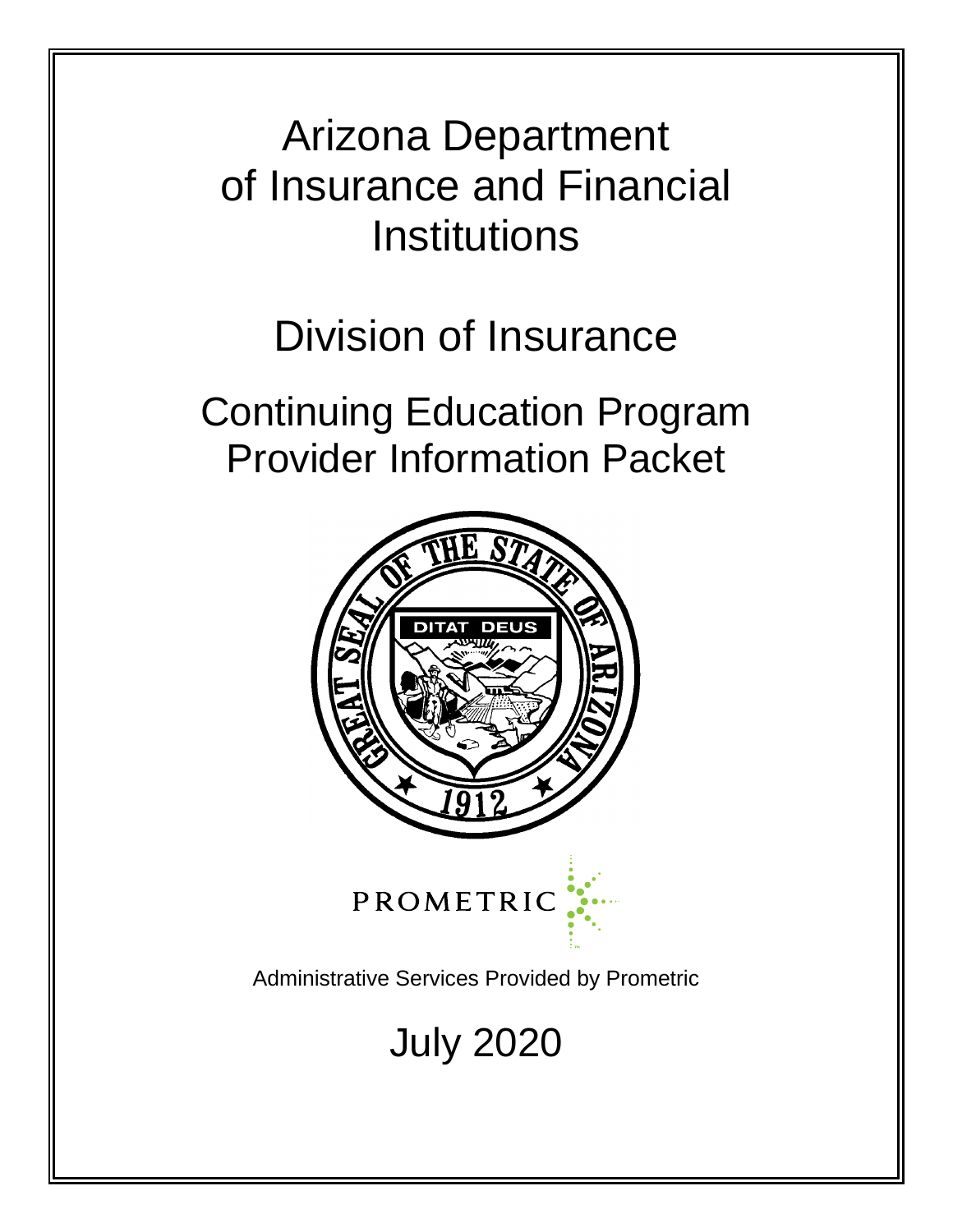# **Arizona Division of Insurance Continuing Education Program Provider Information Packet**

# **Contents**

| <b>Provider Information</b>                                                     |
|---------------------------------------------------------------------------------|
|                                                                                 |
|                                                                                 |
| <b>Course Information</b>                                                       |
|                                                                                 |
|                                                                                 |
|                                                                                 |
|                                                                                 |
|                                                                                 |
|                                                                                 |
| Sample Student's Affidavit of Personal Responsibility for Self-Study Courses 21 |
| <b>Instructor Information</b>                                                   |
|                                                                                 |
| <b>Miscellaneous Forms</b>                                                      |
|                                                                                 |
|                                                                                 |
|                                                                                 |
|                                                                                 |
|                                                                                 |
|                                                                                 |
|                                                                                 |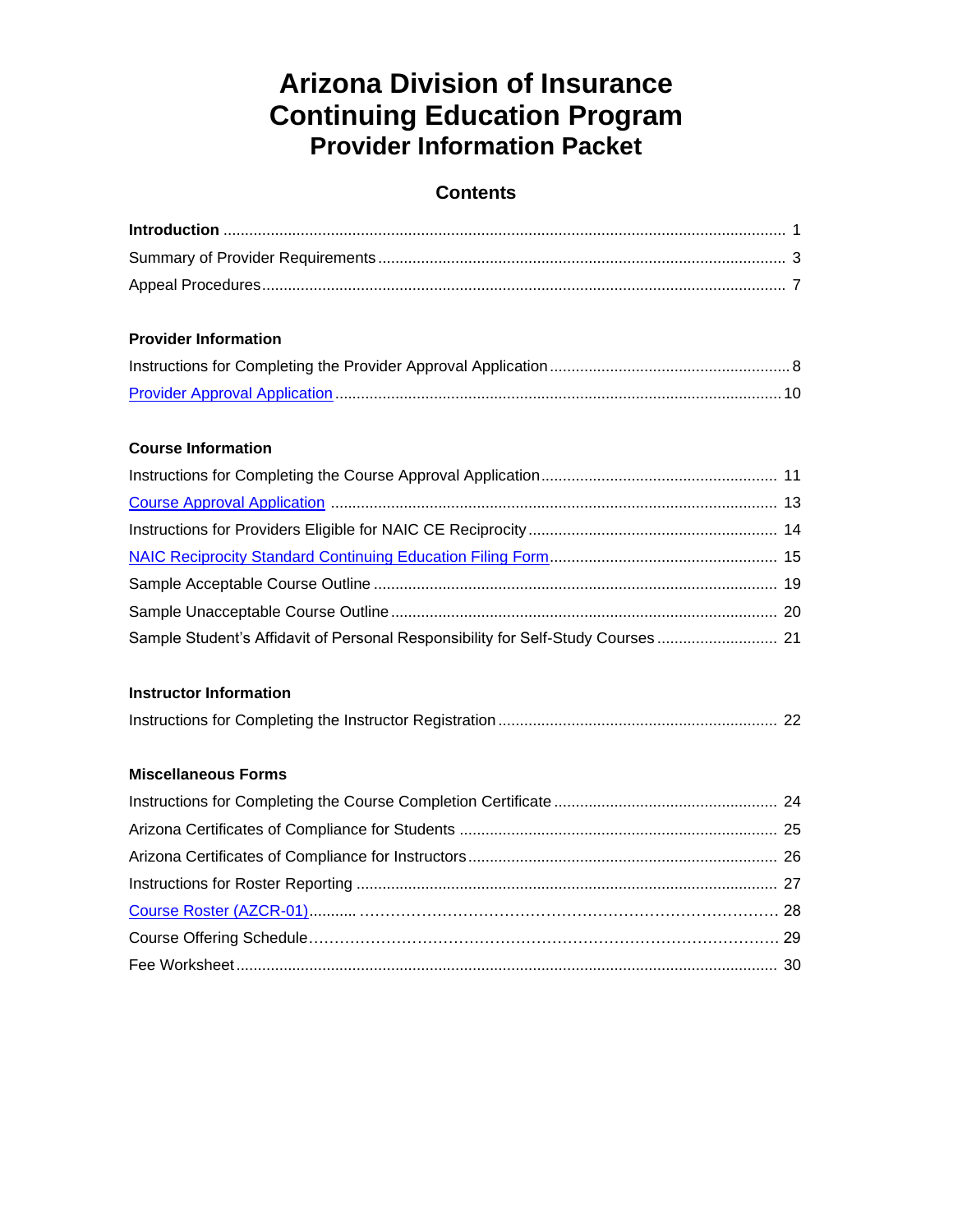# **Arizona Department of Insurance and Financial Institutions Division of Insurance Continuing Education Program**

#### **Introduction**

The State of Arizona has contracted with Prometric to perform CE provider and CE course review services on behalf of the Arizona Division of Insurance (Division). In addition, Prometric also registers instructors. Prometric handles all transactions and inquiries for approved CE providers and courses, e.g. course revisions, changes to CE provider information, etc. **The Division handles all transactions relating to licensee name and address changes, licensee CE credit reporting, and license renewals.**

**Prometric administers this continuing education (CE) program in partnership with the Arizona Division of Insurance.** Prometric uses internet services through Sircon, at [www.sircon.com.](http://www.sircon.com/)

**Provider applications/renewals, course applications/renewals, instructor applications and rosters are directly uploaded into the Sircon system for Prometric to review. Providers, courses, and instructors must be reviewed and approved by Prometric**. Courses must be submitted to Prometric at least 30 days before being presented for the first time. Providers will be approved for a five-year period and must be renewed for each succeeding five-year period. Courses will be approved for a two-year period beginning on the date of approval and must be renewed for each succeeding two-year period. A provider who is using individual instructors must register the instructors. Prometric will send provider and course renewal notices 60-90 days before they expire. Instructor registrations are not subject to renewal.

Schedules for all CE course offerings must be entered at [www.sircon.com](http://www.sircon.com/) at least 15 days in advance of the each course administration, and each provider is required to transmit course completion rosters (which contain information identifying who completed each course), within 15 calendar days after the end of each course administration. Changes and cancellations must be sent to Prometric or entered on [www.sircon.com](http://www.sircon.com/) as soon as known and, in all instances, before the scheduled date. Providers must make their roster submissions for CE to Sircon within 15 calendar days of the course completions. Providers will receive a confirmation of all rosters submitted.

**Arizona participates in the NAIC CE Reciprocity Agreement. If you are a provider domiciled in a participating state, you may submit course approval applications based on this reciprocity. See the instructions on Page 14.**

Prometric categorizes credits within courses into General Insurance and Law, Ethics, Flood, Long Term Care and Crop categories.

#### **Fees:**

| \$250  |
|--------|
| \$250  |
| \$60   |
| \$60   |
| \$55   |
| No fee |
|        |

**All CE fees are invoiced by Sircon and are nonrefundable.** 

**For detailed information, contact: Prometric Phone: 800.899.4184 E-mail: CESupportTeam@prometric.com Website: [www.prometric.com](http://www.experioronline.com/)** • CE Provider and course applications • CE instructor registrations

- Full list of approved courses and providers (call and request faxback)
- Customized list of approved courses and providers (via the Sircon website)
- Changes to provider information
- Revisions to courses
- Course schedule and licensee credit reporting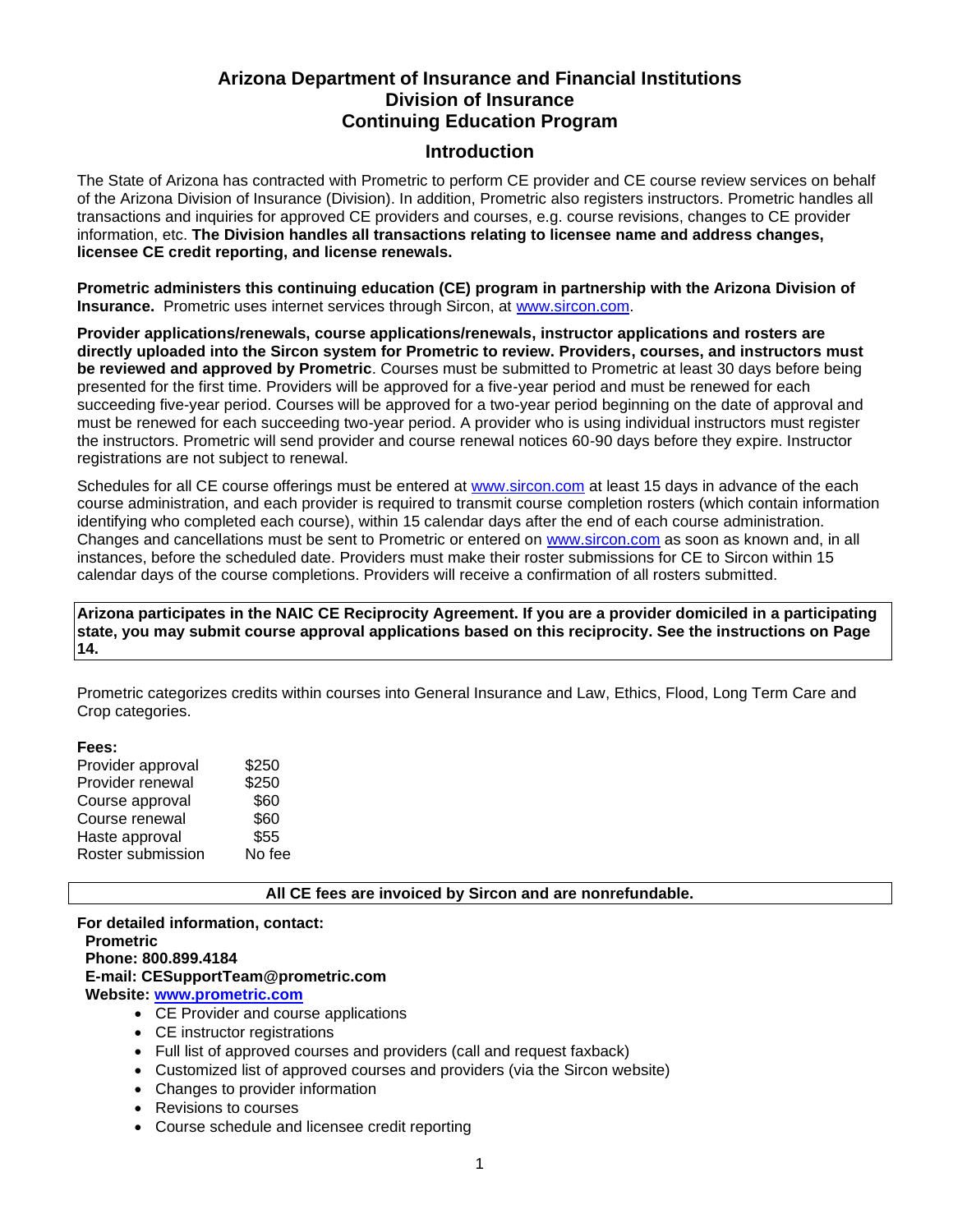#### **Licensee Compliance**

In order to be eligible to renew a license, an Arizona resident major line insurance producer must complete 48 hours of Arizona-approved insurance continuing education during the license term, which must include at least six hours of ethics training UNLESS you are exempt from the insurance continuing education requirement.

# **You are exempt from Arizona's insurance continuing education requirement if ALL THE FOLLOWING APPLY and continue to apply:**

- You have been "continually licensed" in Arizona as an insurance agent, broker or producer since January 1, 1995; and,
- You have not held a nonresident insurance producer license in another state at any time since January 1, 1995; and,
- You have never been the subject of an order of the director of insurance for a violation of Arizona insurance laws (ARS Title 20) that resulted in your license being suspended, revoked, denied or not renewed; or, that required you to cease and desist from unlawful activity; or, that required you to pay restitution or a civil penalty.
- A nonresident insurance producer only needs to fulfill Arizona's continuing education requirements if the nonresident's resident state imposes its continuing education requirements upon our resident licensees. As of the date of this publication, nonresidents are not required to complete Arizona continuing education because no other states impose continuing education requirements on Arizona residents.
- Excess credits do not carry over from one license period to the next.
- Credits may only be applied to one license period.
- A person may only earn credits for a particular course once during a license period (a licensee may not earn duplicative credits for retaking a course during a license period).

More information, including the material in this packet**,** is available at Prometric's Website: **[www.prometric.com/ce.](http://www.prometric.com/arizona)** 

For further information, contact Prometric by:

Phone: **800.899.4184** E-mail: **[CESupportTeam@Prometric.com](mailto:CESupportTeam@Prometric.com)** Website: **[www.prometric.com](http://www.prometric.com/)**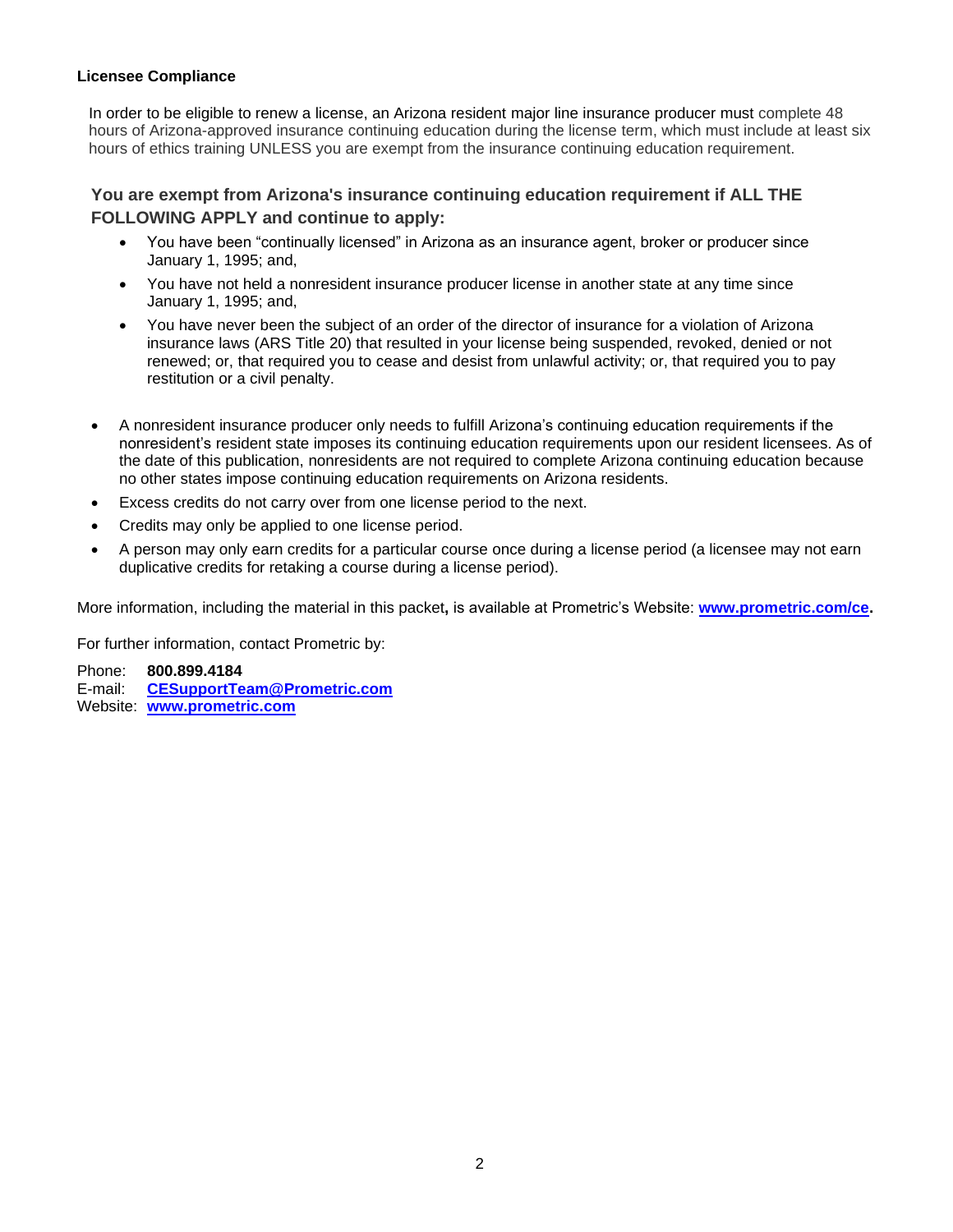# **Arizona Division of Insurance Continuing Education Program Summary of Arizona Insurance Continuing Education Provider Requirements**

# **General Program Information and Requirements**

- 1. Providers must submit all requests for course approval at least 30 days before their use. **You may request an expedited course review by paying an additional \$55.00 fee per course/provider application. A course/provider application is then processed within three business days.**
- 2. Providers must publish and abide by a refund policy. The refund policy is to be submitted with the provider approval application (unless no course fee is charged to a student). A policy of no refunds is unacceptable.
- 3. No course may be advertised or otherwise promoted as appropriate for Arizona CE credit until it has been approved in writing. Advertising a provider or course as being offered for CE credit before approval of the provider/course is grounds for disqualification as a provider. Courses may be advertised as "pending approval" after being submitted.
- 4. Once approved, a course may not be substantially altered without a new application (including fee) being submitted to and approved by Prometric. A substantial alteration is any change that would modify the content or time allocations stated in the course outline or would change any of the course topics. A change in the focus of a course where all or significant portions are based on a particular concept (ISO policy form, policy type, etc) would be considered substantial. A change to update a minor point (change in Medicare deductibles, changes in estate tax limits, etc.) would not be considered substantial.
- 5. Fifty (50) minutes of instruction will qualify for one CE credit. Registration, coffee and lunch breaks, and social hours do not qualify for CE credits and must be excluded from the CE credits requested.
- 6. No partial credits will be awarded. Anything less than 50 minutes will be rounded down.
- 7. A course that is approved in 5 or more other states will be automatically approved in Arizona with the submission of an Arizona course approval application (course outline or self-study material); the Arizona course approval fee; & evidence of the other state approvals with the submission. Credits will be awarded according to Arizona content guidelines. A minimum of 1 credit hour will be awarded in every case.
- 8. No more than 10 hours of classroom course credit may be awarded for one day of instruction.
- 9. The approval of a provider found to have issued a certificate of compliance to an individual who did not complete a course shall be revoked and individuals involved in the issuance of fraudulent certificates of completion may be prosecuted. A licensee found to have submitted a certificate of compliance for a course the licensee did not complete should be subject to administrative action, which may include license revocation and/or the imposition of civil penalties.
- 10. Licensees will earn credit only once for a course completed in a license term. However, the licensees may take the same course again in a subsequent license term and receive credit. Licensees cannot receive CE credit for both a self-study (examination) course and a classroom course based on the same published materials within the same license period.
- 11. Course reviews are based on material received with the application. Applications that are incomplete, unclear or lacking in detail may be returned without action.
- 12. Providers must keep all records of attendance, records of examination, course records and requests for duplicate certificates of compliance on file for five years after the year in which the course was held. These records must be available to the Division upon request.
- 13. Providers must report changes of names; owners or officers; addresses; provider director; phone and fax numbers; e-mail address; and disciplinary actions arising out of any jurisdiction to Prometric within 14 days of the change.
- 14. Providers must report to the Division any disciplinary action taken against that provider by another state licensing authority.
- 15. Providers who disagree with Prometric's decisions may use the appeal process found on Page 7.
- 16. Providers must agree to inform Prometric of the date, time and location of each classroom session, conference and convention, at least 15 days prior to presenting. Further, Prometric must be notified immediately when a change is made in date, time and/or location. Failure to inform Prometric may result in courses being denied approval or current approvals being revoked. In addition, if a roster is submitted that does not have a course schedule offering, the roster will be rejected.
- 17. Providers are required to provide course completion rosters to Prometric within 15 calendar days of course completion. The roster must include the name and Arizona license number of each licensee. Providers who fail to report course completion rosters in a timely manner may be subject to sanctions for non-compliance. Course completion rosters can be easily reported through Prometric's Website.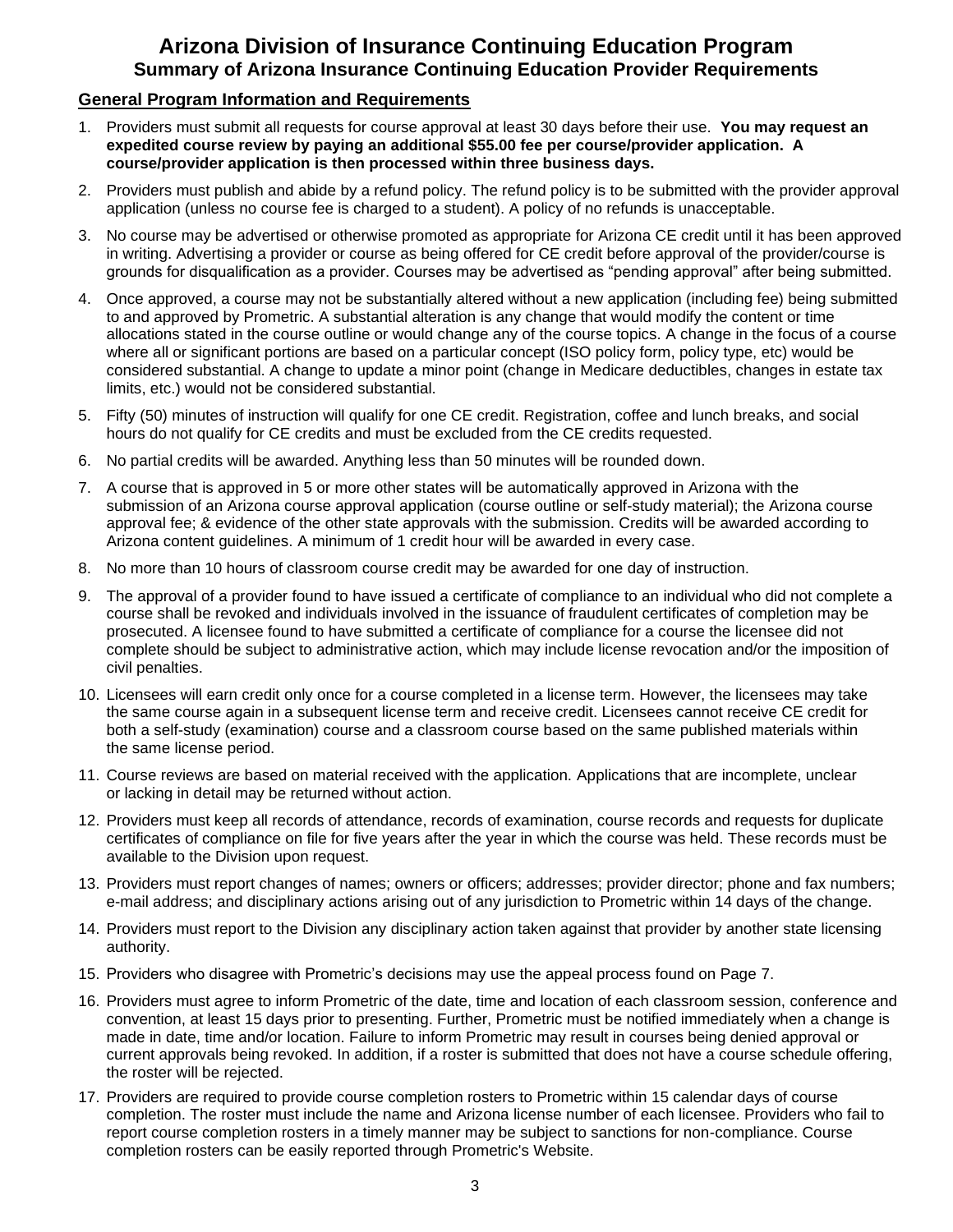- 18. Providers must distribute course certificates of compliance to all individuals who meet the requirements of the CE course within seven days of the conclusion of a course. Providers are able to use the Prometric Website to produce certificates of compliance when using the Website to report roster information for the course. Each certificate must contain the name and Arizona license number of the licensee, the name and identification number of the course, the date(s) the course was held, the number of credit hours completed by the licensee, and the name and identification number of the provider. Only the certificate provided by Prometric, with the Arizona State seal, is considered valid for licensee CE reporting purposes.
- 19. Course providers must agree that representatives of Prometric and/or its designees, and employees of the Division and/or its designees, in an official capacity, may audit classroom course instruction, course materials, instructors' presentations, course records, records of examination, attendance rosters and other aspects of instruction. These auditors will not be interfered with while conducting or attempting to conduct an audit. Audits will be conducted with minimal disruption. Providers agree that auditors may attend any course offered for the purpose of the audit without paying any fee. Providers grant Prometric and the Division the right to audit and/or inspect these records at the premises of the provider or at the physical location of such records.

# **Qualifying/Non Qualifying Course Subjects**

- 20. To qualify for approval, a course must be designed to develop or expand technical insurance skills and knowledge.
- 21. The following subjects will qualify for approval: Rating, tax laws (specifically related to insurance), policy contents, proper uses of products, ethics, risk management, pre-license training, Arizona insurance code and administrative rules, technical information related to the insurance license, errors and omissions, estate planning/taxation, wills and trusts, and financial planning. Management content directly related to insurance may be approved.
- 22. The following subjects will not qualify for approval: Sales, motivation, prospecting, psychology, communication skills, supportive office skills (typing, filing, computers, etc.), personnel management, recruiting, and other subjects not related to the insurance license.

#### **The following subjects/topics may qualify:**

- 1. Actuarial mathematics, statistics and probability in relation to insurance
- 2. Assigned risk in relation to insurance
- 3. Claims adjusting and procedures
- 4. Courses leading to and maintaining insurance designations
- 5. Employee benefit plans in relation to insurance
- 6. Errors and omissions in relation to insurance
- 7. Estate planning/taxation in relation to insurance
- 8. Ethics in relation to insurance
- 9. Financial planning in relation to insurance
- 10. Fundamentals/principles of insurance (including but not limited to: annuities, crop and hail, life, accident and health, property/casualty [P/C], etc.)
- 11. Fundamentals/principles of Title insurance
- 12. Insurance accounting/actuarial considerations
- 13. Insurance contract/policy comparison and analysis
- 14. Insurance fraud
- 15. Insurance laws, rules, regulations and regulatory updates
- 16. Insurance policy provisions
- 17. Insurance product-specific knowledge
- 18. Insurance rating/underwriting/claims
- 19. Insurance tax laws
- 20. Legal principles in relation to insurance
- 21. Long-term care/partnership
- 22. Loss prevention, control and mitigation in relation to insurance
- 23. Managed care
- 24. Principles of risk management in relation to insurance
- 25. Proper uses of insurance products
- 26. Real Estate Settlement Procedures Act (RESPA) in relation to insurance
- 27. Restoration addresses claims, loss control issues and mitigation in relation to insurance
- 28. Retirement planning in relation to insurance
- 29. Securities in relation to insurance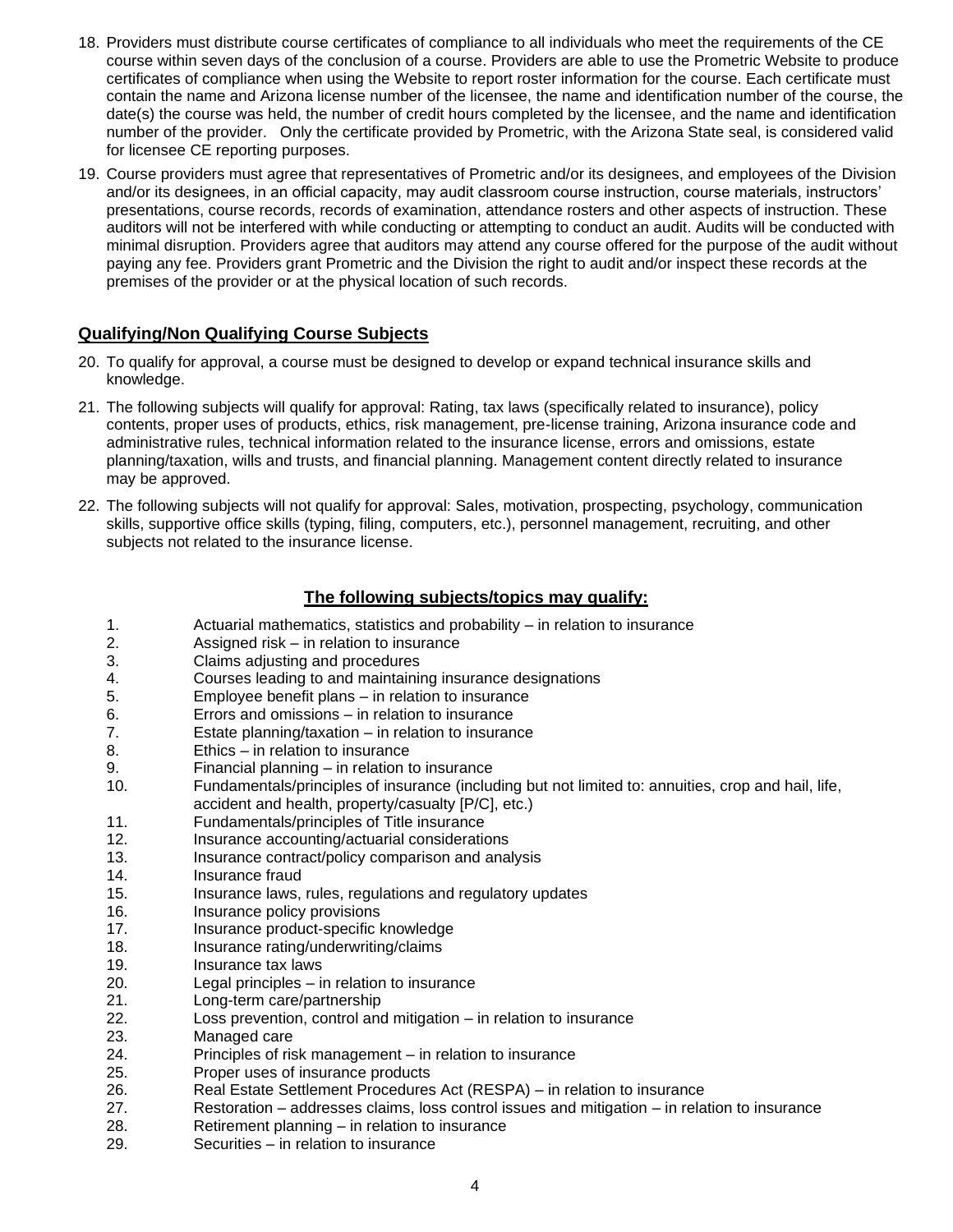- 30. Suitability in insurance products
- 31. Surety bail bond
- 32. Underwriting principles in relation to insurance
- 33. Viatical/life settlements in relation to insurance

Other topics that contribute substantive knowledge relating to the field of insurance and expands the competence of the licensee.

#### **The following subjects/topics may not qualify:**

- 1. Clerical functions
- 2. Computer science
- 3. Computer training/skills or software presentations
- 4. Courses on investments stocks, bonds, mutual funds, Financial Industry Regulatory Authority (FINRA)/U.S. Securities and Exchange Commission (SEC) compliance (National Association of Securities Dealers [NASD]/SEC), etc.
- 5. Courses that are primarily intended to impart knowledge of specific products of specific insurers
- 6. Customer service
- 7. General management training
- 8. Goal-setting
- 9. Health/stress/exercise management
- 10. Marketing/telemarketing
- 11. Motivational training
- 12. Company and vendor-specific product launches
- 13. Office skills or equipment or procedures
- 14. Organizational procedures and internal policies of an individual insurer
- 15. Personal improvement
- 16. Prospecting
- 17. Psychology
- 18. Recruiting
- 19. Relationship building
- 20. Restoration promoting products or services
- 21. Sales training
- 22. Service standards or service vendors
- 23. Time management

Other topics or courses not related to insurance knowledge or competence of the licensee.

#### **Classroom Courses**

- 23. Providers must submit online applications certifying that instructors are qualified and competent.
- 24. An instructor may earn double credit hours for teaching a classroom course for five or more students once per course within a licensing period. A separate Certificate of Compliance for instructors will be provided for this period.
- 25. Providers must require attendees of a classroom CE course to sign in upon entering the course and to sign out after the course is finished. Providers must also require each attendee to show a state-issued photo identification (e.g. driver's license) from which the provider must record the ID.
- 26. Providers are required to provide certificates of compliance within one week after the course is completed. Licensees will demonstrate to the Division compliance with continuing education requirements by submitting certificates of compliance or a printout of their CE transcript available on Prometric's website along with their paper license renewal applications.
- 27. Courses conducted as videoconferences must be submitted as classroom courses. A qualified instructor must be present to respond to questions.

# **Self-Study Courses**

28. Applications for self-study courses must include a copy of all materials that a student must study in order to pass the exam. The materials may be in the form of paper, diskette, CD or other electronic medium. In addition, a word count excluding glossaries, indexes, tables of contents and appendices must be included. If the required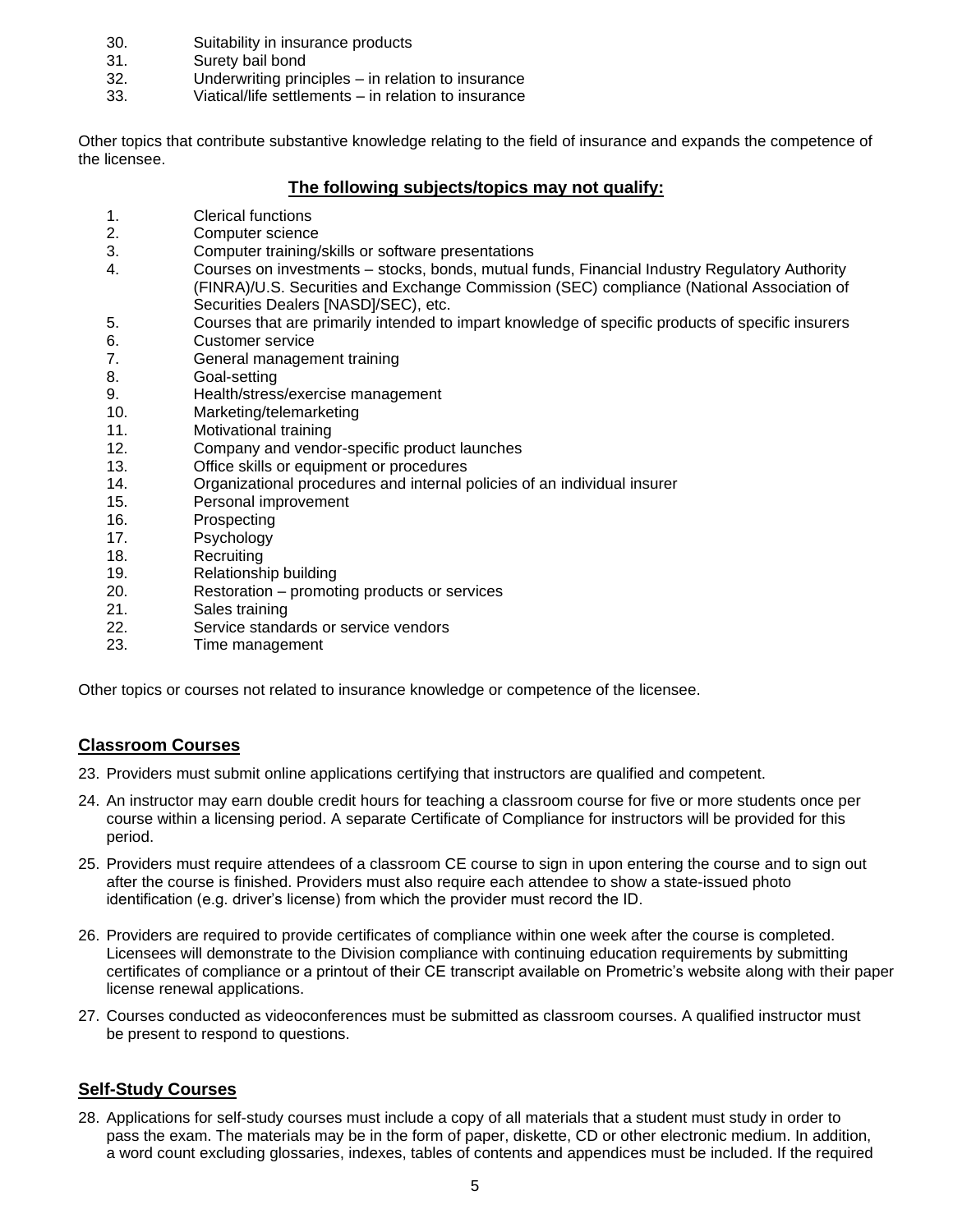materials and information are not included, the course may be disapproved. A copy of one version of the exam should be submitted with the course materials. Exams for self-study courses must contain at least 25 questions. The number of questions must increase proportionately as the amount of material increases up to a suggested maximum of 75 questions for very large courses. It is suggested that all questions should be fouralternative multiple choice or completion format and that the use of True/False questions be avoided.

- 29. Self-study exams must be monitored by the CE provider director, an Arizona-licensed insurance producer appointed by the provider director or a person appointed by the provider director who is in the business of administering education or examinations. The provider should ensure that the student is aware of these monitoring requirements before the student starts the CE course. The monitoring process must ensure that the student will complete the exam and that the specified conditions of administration are observed. Exams must be kept sealed until the exam starts. Providers may allow exams to be administered on an open-book basis. Providers who require closed-book exams must be sure that students are notified in advance of that requirement. The monitor and the licensee must sign the Affidavit of Personal Responsibility (sample provided in this packet). Providers must retain the Affidavits. **Providers must NEVER refer students to the Arizona Division of Insurance to locate an eligible proctor. This is the responsibility of the provider and if a provider fails to provide an eligible proctor their providership may be revoked.**
- 30. The proposed exam for self-study courses will be approved along with the course. Actual self-study course materials are required to be submitted with the application. Credits will be determined by the estimated time it will take a student to study the material, adjusted by the percent of the course content that is acceptable as CE. Credit will be allowed only if the student passes the exam with a score of 70 percent or higher. Self-study courses presented via the Internet must adhere to the same requirements as other self-study methods. The exam may be presented via the Internet and may be on an "open-book" basis where the student has access to the text during the exam. The proctor must be physically present as the student takes the exam. The same affidavit requirement for proctors is in effect.

# **Webinars**

31. Webinar courses must follow standard classroom policies in addition to the below stated rules:

- Must be submitted as classroom courses
- A separate course submission is required for webinar courses
- Final exams are not required for webinars
- Providers must have a process to determine when a participant is inactive or not fully engaged, such as when the screen is minimized, or the participant does not answer the polling questions or verification codes.
- For webinars not given in a group setting, no less than two polling questions and/or attendance verification codes must be asked, with appropriate responses provided, at unannounced intervals during each one-hour webinar session to determine participate attentiveness.
- Students in all locations must be able to interact in real time with the instructor and should be able to submit questions and/or comments at any point during the webinar session.
- The provider must have a procedure that informs the students in advance of the course participation requirements and consequences for failing to actively participate in the course.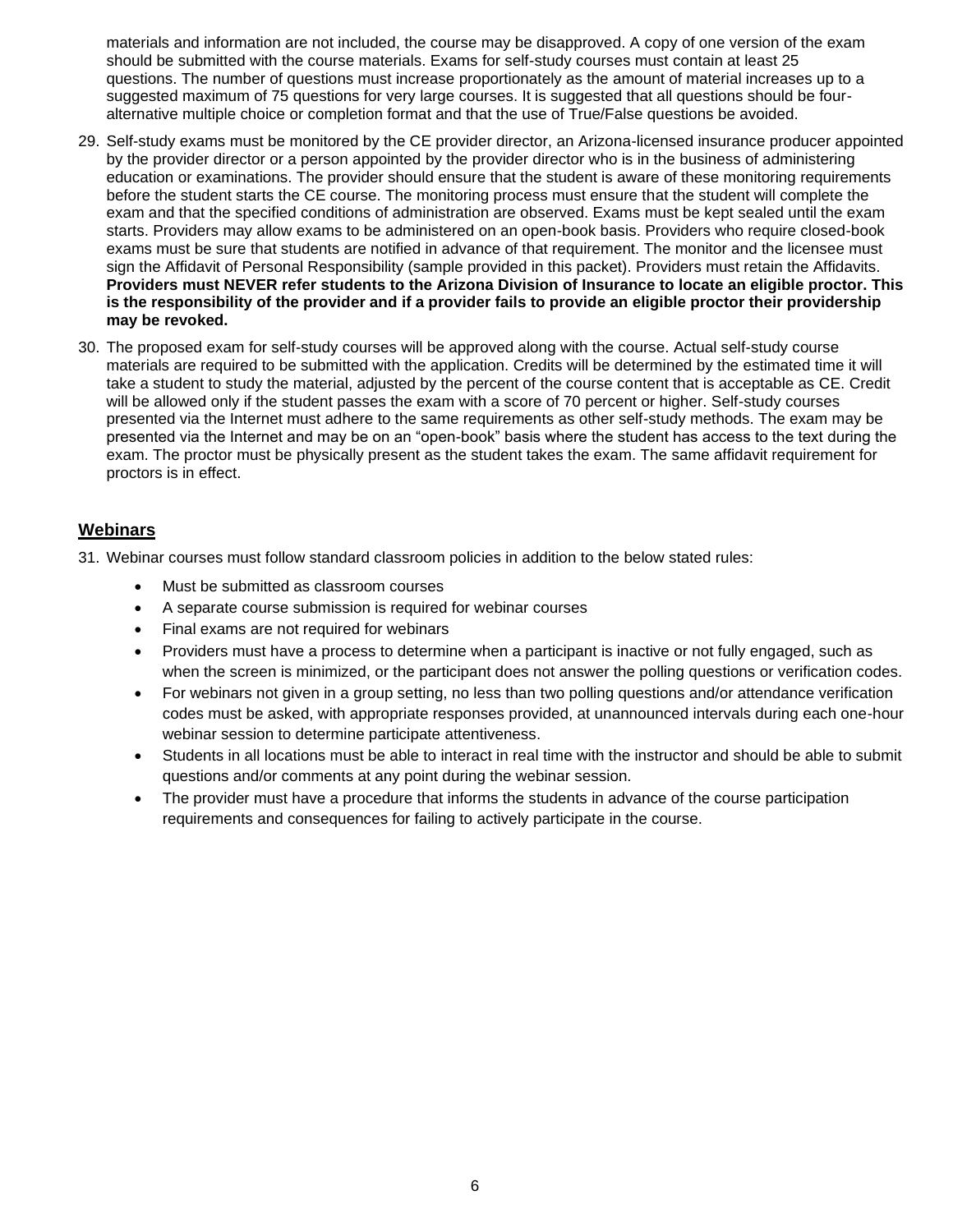# **Arizona Division of Insurance Continuing Education Program Appeal Procedures**

A CE provider may dispute a decision regarding a course or provider application. If a disagreement arises, the Division recommends the following procedures be followed in the sequence listed below.

- 1. Call Prometric and discuss the disagreement with a CE evaluator/auditor, who will discuss the findings and try to resolve the issue over the phone. Courses with deficiencies will be disapproved if the deficiencies are not remedied by revised or supplemental information within 30 days of Prometric's notice of the deficiency.
- 2. If the dispute cannot be resolved by phone, write the reason(s) for disagreement and reconsideration of the decision. Prometric will respond to your request for reconsideration within 15 business days of receipt. Send requests for reconsideration to:

**Prometric Operations Center Attn: Continuing Education Processing 7941 Corporate Drive Nottingham, MD 21236 Email: [CE-Appeals@prometric.com](mailto:CE-Appeals@prometric.com)**

Prometric's decision on your application is an appealable agency action pursuant to Arizona Revised Statutes ("A.R.S.") § 41-1092. If Prometric denies your application, Prometric will send you a denial notice that informs you of your right to an administrative hearing to appeal the decision.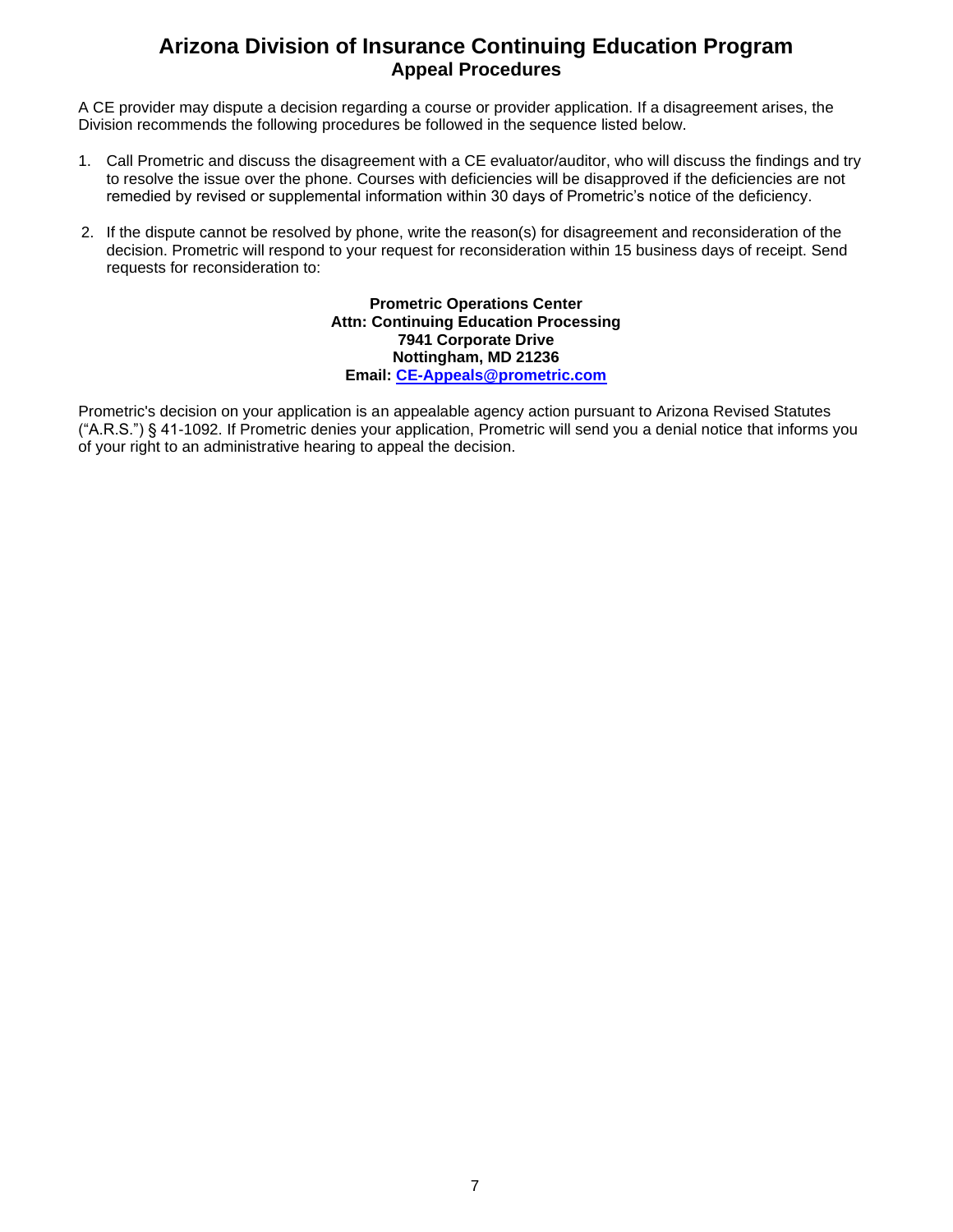# **Arizona Division of Insurance Continuing Education Program Instructions for Completing the Provider Approval Application**

Organizations providing insurance CE for Arizona credit must be reviewed and approved by Prometric, the Arizona Division of Insurance's designated administrator. Prometric will assign a provider number that will allow courses to be tracked by provider.

You may apply as a provider when you send your first course for review.

# **Completing the Approval Form**

# **Provider Name**

Print or type the full legal name of the organization providing the education.

#### **Owners or Officers**

List the name, business address and business telephone number of each individual who has a significant financial interest in your organization. For partnerships, list all partners. For corporations, name all officers, as well as any shareholders, who have a 10 percent or greater interest.

#### **Address**

Provide the complete physical street address, including ZIP code, of the location at which continuing education records will be maintained. In the space provided for a mailing address, you may provide a separate mailing address (such as a post office box).

#### **Provider Director**

Provide the name and title of one individual with whom we should communicate for all business matters. Where several people may be applicable, give the name of the one who knows the contact person for each type of issue that may arise such as course rosters, course materials, schedules, etc. The provider director must have the authority to execute agreements on behalf of the provider. Enclose with this application a résumé or other document reflecting the qualifications (experience, professional designations, degrees, licenses held, etc.) of the provider director.

# **Voice Phone**

Give the voice phone number, including the area code, where the provider director may be reached. Also provide a fax number and e-mail address.

# **How Long in Business**

Give the number of years your organization has been in the business of providing CE courses.

# **Is Your Course Open to the Public?**

Can any licensee enroll for the course? Mark "Yes" if it is available to any licensee.

# **Disciplinary Actions**

Before responding to the two questions concerning disciplinary actions, you may wish to obtain written statements from your owners, officers and provider director in order to properly document your responses on the provider application.

# **How Will You Record Attendance?**

Indicate what method you will use to track attendance.

# **Type of Organization**

Check the type that best describes your organization. The "Other" category is intended to cover organizations that do not fit into the previous categories. If you use the "Other" category, briefly describe your organization; your application may be assigned to another category.

# **Former Names and Locations**

If your organization has ever operated under a different name, list all names. If a sole proprietorship or partnership, indicate the names of all training companies for which the proprietor or any partner has been a proprietor, partner or held at least a 50 percent ownership interest. If a corporation, for each owner who holds at least 50 percent of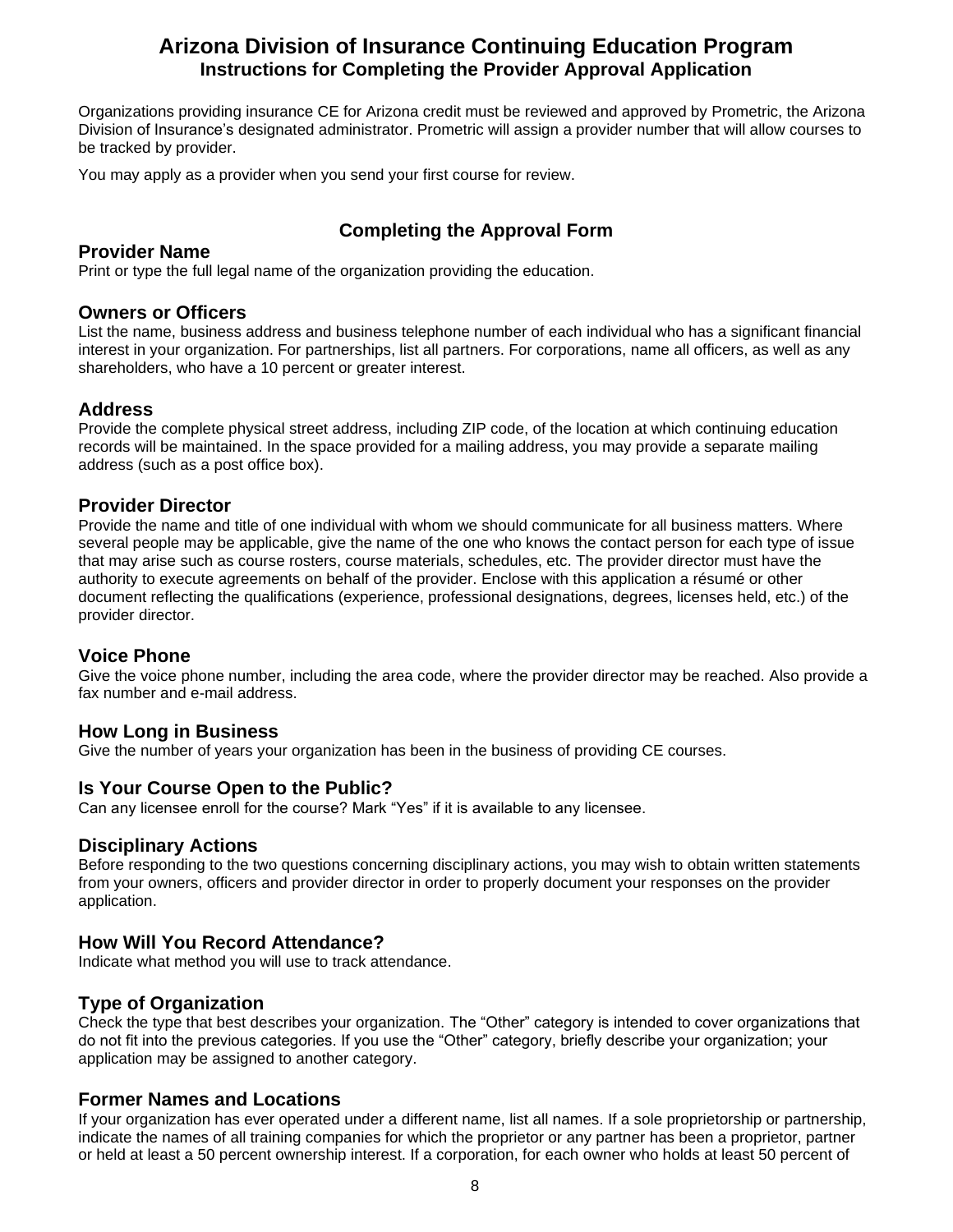the voting stock, please list all training companies for which any of these owners has been proprietor, partner or has held at least 50 percent of the voting stock.

# **Link to Provider Website**

If your organization has a Website that lists the dates, times and locations of courses approved for Arizona insurance continuing education credit, Prometric can provide a link to this page from the Prometric Website. Please provide the specific URL (Internet address) that will bring licensees directly to the page listing the dates, times and locations of Arizona-approved courses.

# **Certification**

You must certify that your organization will abide by all Arizona laws and Division of Insurance rules, policies and requirements regarding insurance continuing education. The provider director must sign this certification.

# **Refund Policy**

**Providers must publish and abide by a refund policy. The refund policy must accompany the provider approval application (unless course fees are not charged to students). A policy of no refunds is unacceptable.**

#### **Submission**

Submit the approval form and refund policy online at Sircon's Web site, [www.sircon.com.](http://www.sircon.com/)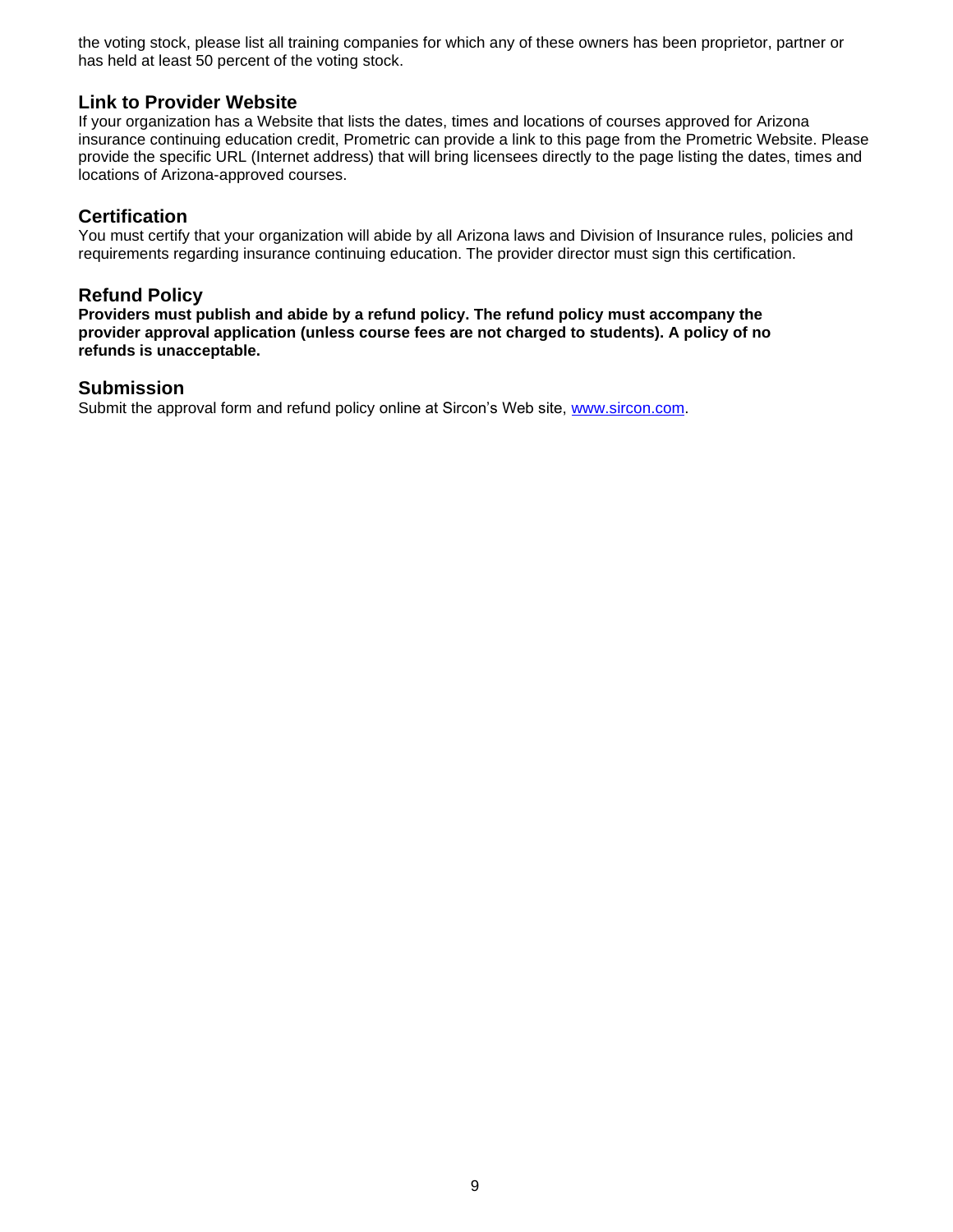# Arizona Division of Insurance Continuing Education Program Provider Approval Application

<span id="page-11-0"></span> **Please Print or Type. Photocopy as Needed.**

| <b>Provider Name</b>                                                                                                                                                                                                                                                                                                                                                                                                                                                                                                                                                                                                                                                                                                                                              |                                                   |                                                     |              |                                                                          |                 |          |                                            | Prometric Use Only  |                 |    |           |
|-------------------------------------------------------------------------------------------------------------------------------------------------------------------------------------------------------------------------------------------------------------------------------------------------------------------------------------------------------------------------------------------------------------------------------------------------------------------------------------------------------------------------------------------------------------------------------------------------------------------------------------------------------------------------------------------------------------------------------------------------------------------|---------------------------------------------------|-----------------------------------------------------|--------------|--------------------------------------------------------------------------|-----------------|----------|--------------------------------------------|---------------------|-----------------|----|-----------|
| Names and Titles of Owners or Officers (list below)                                                                                                                                                                                                                                                                                                                                                                                                                                                                                                                                                                                                                                                                                                               |                                                   |                                                     |              |                                                                          |                 | FEIN#    |                                            |                     |                 |    |           |
| Name / Title                                                                                                                                                                                                                                                                                                                                                                                                                                                                                                                                                                                                                                                                                                                                                      |                                                   | Street Address, City, State, ZIP Code, Phone Number |              |                                                                          |                 |          | <b>Designations and</b><br><b>Licenses</b> |                     |                 |    |           |
|                                                                                                                                                                                                                                                                                                                                                                                                                                                                                                                                                                                                                                                                                                                                                                   |                                                   |                                                     |              |                                                                          |                 |          |                                            |                     |                 |    |           |
|                                                                                                                                                                                                                                                                                                                                                                                                                                                                                                                                                                                                                                                                                                                                                                   |                                                   |                                                     |              |                                                                          |                 |          |                                            |                     |                 |    |           |
|                                                                                                                                                                                                                                                                                                                                                                                                                                                                                                                                                                                                                                                                                                                                                                   |                                                   |                                                     |              |                                                                          |                 |          |                                            |                     |                 |    |           |
| Physical Street Address (where provider records will be maintained)                                                                                                                                                                                                                                                                                                                                                                                                                                                                                                                                                                                                                                                                                               |                                                   |                                                     |              | City                                                                     |                 |          |                                            | <b>State</b>        | ZIP Code        |    |           |
| Provider Mailing Address (if different than physical address)                                                                                                                                                                                                                                                                                                                                                                                                                                                                                                                                                                                                                                                                                                     |                                                   |                                                     |              | City                                                                     |                 |          |                                            | <b>State</b>        | <b>ZIP Code</b> |    |           |
| Provider Director (enclose résumé)                                                                                                                                                                                                                                                                                                                                                                                                                                                                                                                                                                                                                                                                                                                                |                                                   |                                                     | <b>Title</b> |                                                                          |                 |          |                                            |                     |                 |    |           |
| Voice Phone # (                                                                                                                                                                                                                                                                                                                                                                                                                                                                                                                                                                                                                                                                                                                                                   |                                                   | Ext.                                                | Fax # $($    |                                                                          |                 |          |                                            | E-mail Address      |                 |    |           |
| How long have you been in business?                                                                                                                                                                                                                                                                                                                                                                                                                                                                                                                                                                                                                                                                                                                               |                                                   |                                                     |              | Are your courses open to the public?                                     |                 |          |                                            | $\mathbf{O}$<br>Yes | $\bigcirc$      | No |           |
| Has your organization or any owner, officer or provider director been convicted of a felony involving moral<br>turpitude, or had an insurance, financial-services or educational license suspended or revoked?                                                                                                                                                                                                                                                                                                                                                                                                                                                                                                                                                    |                                                   |                                                     |              |                                                                          |                 |          |                                            | $\mathbf{O}$        | Yes             | Q  | <b>No</b> |
| Has your organization or any owner, officer or provider director been convicted of a misdemeanor denounced by<br>any law regulating insurance, or a public offense having as one of its necessary elements a fraudulent act or an<br>act of dishonesty in the acceptance, custody or payment of money or property?                                                                                                                                                                                                                                                                                                                                                                                                                                                |                                                   |                                                     |              |                                                                          |                 |          |                                            | $\Omega$            | Yes             |    | No        |
| How will you record attendance?                                                                                                                                                                                                                                                                                                                                                                                                                                                                                                                                                                                                                                                                                                                                   |                                                   |                                                     |              |                                                                          |                 |          |                                            |                     |                 |    |           |
| Type of<br>$\mathbf\Omega$<br>Organization:<br>Ő<br>(check one)<br>Ő                                                                                                                                                                                                                                                                                                                                                                                                                                                                                                                                                                                                                                                                                              | Sole proprietorship<br>Partnership<br>Corporation | $\cup$                                              | Association  | <b>Limited Liability Company</b><br><b>Limited Liability Partnership</b> |                 | $\circ$  | Other                                      |                     |                 |    |           |
| Have you operated under any other name?<br>If yes, provide the name and address of each business under whose name you have operated (see instructions for details).                                                                                                                                                                                                                                                                                                                                                                                                                                                                                                                                                                                               |                                                   | O Yes<br>$\circ$                                    | <b>No</b>    |                                                                          |                 |          |                                            |                     |                 |    |           |
| <b>Name</b>                                                                                                                                                                                                                                                                                                                                                                                                                                                                                                                                                                                                                                                                                                                                                       |                                                   |                                                     |              |                                                                          | <b>Address</b>  |          |                                            |                     |                 |    |           |
|                                                                                                                                                                                                                                                                                                                                                                                                                                                                                                                                                                                                                                                                                                                                                                   |                                                   |                                                     |              |                                                                          |                 |          |                                            |                     |                 |    |           |
|                                                                                                                                                                                                                                                                                                                                                                                                                                                                                                                                                                                                                                                                                                                                                                   |                                                   |                                                     |              |                                                                          |                 |          |                                            |                     |                 |    |           |
| Will your organization have an Internet Website that lists the dates, times<br>and locations of courses approved for insurance continuing education<br>credit?                                                                                                                                                                                                                                                                                                                                                                                                                                                                                                                                                                                                    |                                                   |                                                     |              | OYes                                                                     | QN <sub>0</sub> |          |                                            |                     |                 |    |           |
| If yes, would you like Prometric to provide a hyperlink from its Website to that Web page? $\Box$ Yes<br>If yes, please provide the URL (address) that will bring licensees directly to the<br>page that lists the dates, times and locations of approved courses.                                                                                                                                                                                                                                                                                                                                                                                                                                                                                                |                                                   |                                                     |              | http://                                                                  |                 | $Q_{N0}$ |                                            |                     |                 |    |           |
| I certify that I have read the requirements for Arizona Continuing Education Providers and agree to abide by those requirements and will<br>abide by Arizona insurance laws and regulations, the Americans with Disabilities Act, and all applicable state and federal equal employment<br>opportunity and safety requirements. Additionally, I will require any instructors I utilize to teach courses to certify that they satisfy the<br>requirements to be an instructor and to abide by those program requirements applicable to instructors. I am aware that any failure to abide<br>by the requirements may result in the termination of this provider's authorization to offer courses and that all course approvals will be<br>simultaneously withdrawn. |                                                   |                                                     |              |                                                                          |                 |          |                                            |                     |                 |    |           |
|                                                                                                                                                                                                                                                                                                                                                                                                                                                                                                                                                                                                                                                                                                                                                                   |                                                   | Provider Director's Signature                       |              |                                                                          |                 |          |                                            | Date                |                 |    |           |
|                                                                                                                                                                                                                                                                                                                                                                                                                                                                                                                                                                                                                                                                                                                                                                   |                                                   | Print or Type Name                                  |              |                                                                          |                 |          |                                            | Title               |                 |    |           |
| AZP-01 (09/09)                                                                                                                                                                                                                                                                                                                                                                                                                                                                                                                                                                                                                                                                                                                                                    |                                                   | MAIL COMPLETED FORM WITH PAYMENT TO PROMETRIC       |              |                                                                          |                 |          |                                            |                     |                 |    |           |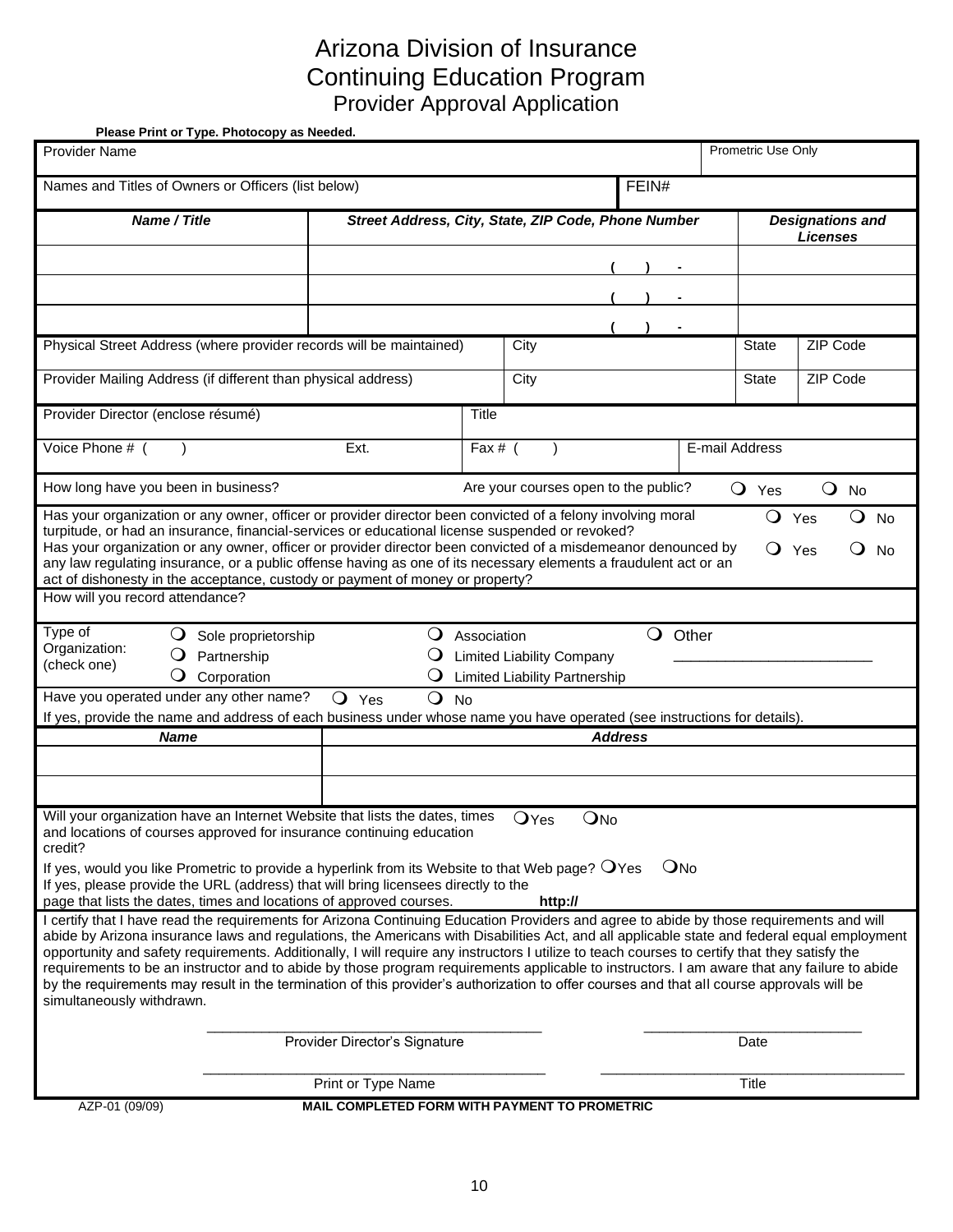# **Arizona Division of Insurance Continuing Education Program Instructions for Completing the Course Approval Application**

Credit is given only for courses that have been approved. You may not advertise or otherwise promote courses as appropriate for Arizona CE credit until they have been approved. You may not conduct courses for CE credit until you receive written approval from Prometric.

**Arizona participates in the NAIC CE Reciprocity Agreement. If you are a provider domiciled in a participating state, you may submit course approval applications based on this reciprocity. See the instructions on Page 14.**

# **Completing the Form**

### **Provider Name**

Print or type the full legal name of the organization providing the course.

# **Provider Number**

Enter the provider number assigned to your organization by Prometric. If you do not have a Prometric provider number, leave this space blank.

# **Course Title**

Enter the title (maximum 40 characters).

# **Course Number**

Leave blank; Prometric will assign a number.

# **Course Type**

Mark the formats that will apply for this course. Classroom includes single- and multiple-session classroom courses, seminars, conferences and conventions at which attendance is monitored. Self-study courses are courses for which attendance is not monitored. Self-study courses must be followed by a monitored exam (open or closed book). Credit may be given for self-study courses only when the student passes an exam.

# **How Will This Course be Taught?**

Check all the methods that will be used to teach this course. A lecture refers to a presentation given by a speaker on a specific insurance topic with some student interaction. A workshop generally has a discussion leader who may make a short presentation and usually will lead a discussion among participants. A panel discussion will typically include two or more subject-matter experts discussing issues surrounding the topic; active participation by the students is usually encouraged. Video/teleconference is generally a presentation of a course using video multimedia transmitted to multiple locations at one time, or on videotape for viewing at a later date. Videotape courses must be presented and/or facilitated by an on-site instructor, whether viewed at interactive teleconference sites or at a later date.

# **How Much Time?**

Enter the amount of time that the student will be required to attend class. A credit is defined as a **50-minute** period that the student is required to be in the classroom. Prometric will award credits based on the duration of the course and the percentage of the material that is approved.

# **How Will Attendance be Verified?**

Check all the methods that will be used to verify attendance.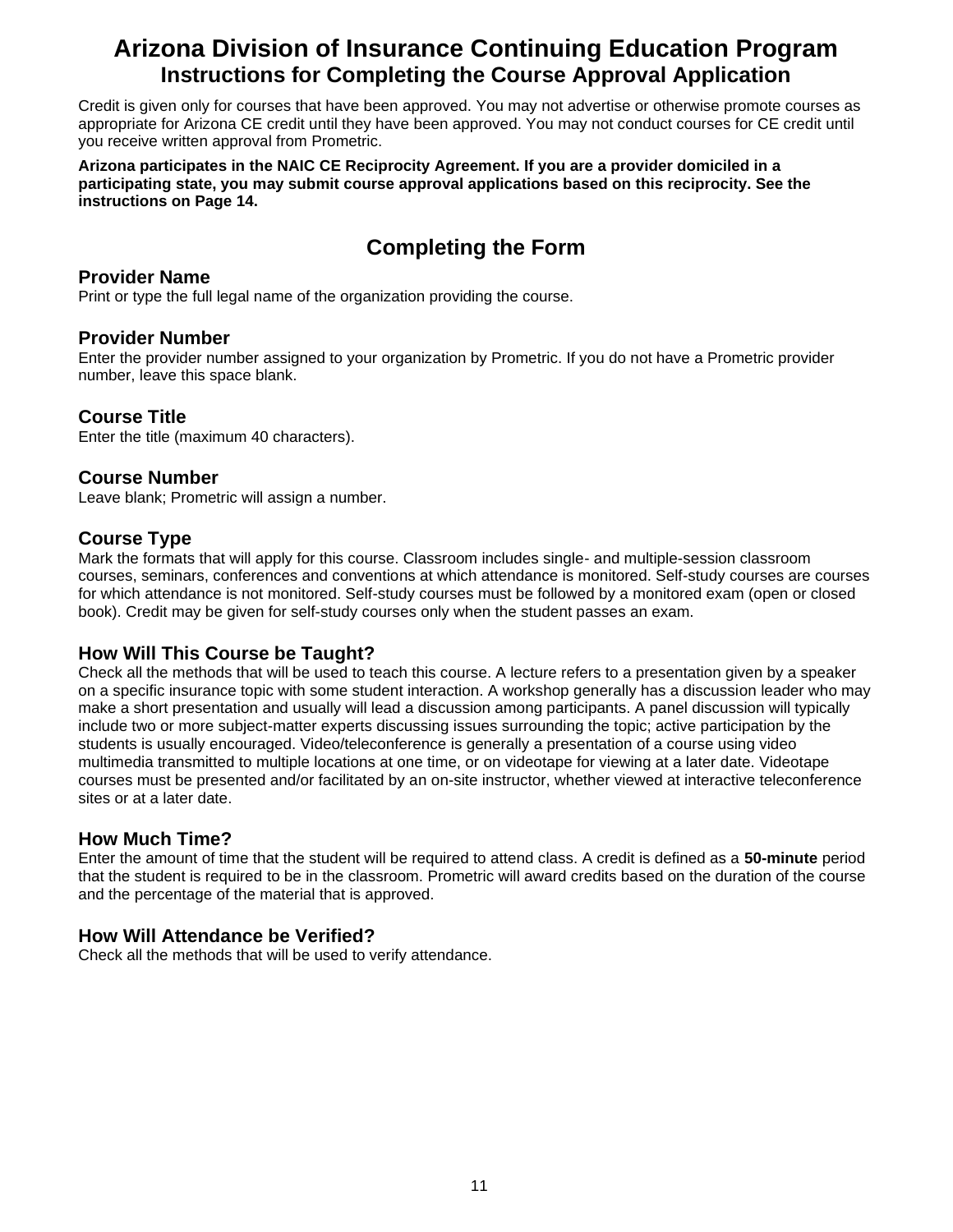# **Comprehensive Outline**

Attach a comprehensive course outline providing details of what will be taught. Annotate this outline to provide the information necessary to evaluate the course properly. Specifically:

- 1. Divide the outline into sections of approximately 30 minutes each. List the minutes of instruction devoted to each section. The total number of minutes should equal the length of the course.
- 2. If it is a multiple-session designation course such as CPCU or LUTC, time annotations are not necessary. Indicate how many sessions will meet and how long the sessions will be. Indicate which sessions are for review. Review sessions will not be approved for CE credit.
- 3. Include case studies with the outline. Credit will not be assigned for case studies without detail.

# **Number of requested credit hours**

Indicate how many credit hours you are requesting and how you determined this number.

#### **Has this course been approved in at least five other states?**

Indicate whether this course has been approved for use in five other states. If so, provide the state names and a copy of the approval documents from each state.

# **Certification**

Certify by signing that all of the information on the form and in the attachments is true and correct, to the best of your knowledge, and that this course will be conducted in accordance with all applicable Division policies and requirements and Arizona statutes and regulations.

# **Attachments**

- 1. Annotated course outline. Case studies must be included if used.
- 2. Copies of all study materials, examinations, and affidavits for self-study courses.
- 3. Course pamphlet/brochure is helpful, but not required.
- 4. If the course is approved in at least five other states, copies of approval documents from each state.

#### **Submission**

Send your application form and attachments online at Sircon's Web site, [www.sircon.com](http://www.sircon.com/).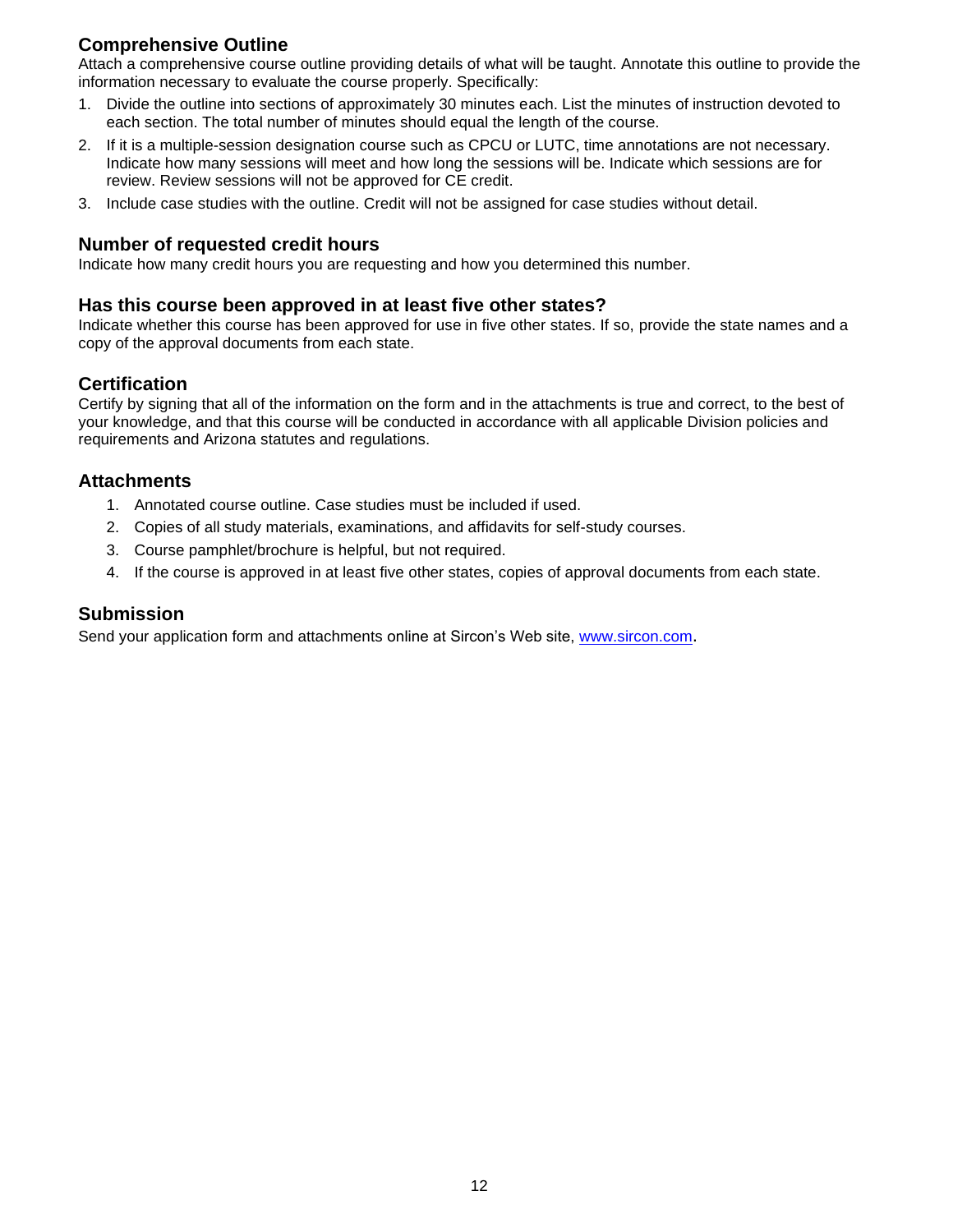# Arizona Division of Insurance Continuing Education Program Course Approval Application

# <span id="page-14-0"></span> **Please Print or Type. Photocopy as Needed.**

| <b>Provider Name</b>                                                                                                                 |                                                                                                                                                                                                                                                                                                                                                                |                                                                                                                              | <b>Provider Number</b>                                                                                                                                                                                                                                                                                                                                                                           |
|--------------------------------------------------------------------------------------------------------------------------------------|----------------------------------------------------------------------------------------------------------------------------------------------------------------------------------------------------------------------------------------------------------------------------------------------------------------------------------------------------------------|------------------------------------------------------------------------------------------------------------------------------|--------------------------------------------------------------------------------------------------------------------------------------------------------------------------------------------------------------------------------------------------------------------------------------------------------------------------------------------------------------------------------------------------|
| Course Title (maximum 40 characters)                                                                                                 |                                                                                                                                                                                                                                                                                                                                                                |                                                                                                                              | Course Number (Leave Blank)                                                                                                                                                                                                                                                                                                                                                                      |
| Course Type (select one):<br>Classroom<br>O.<br>$\bigcirc$ Self-study                                                                | For classroom only, how will this course be taught?<br>$\overline{Q}$ Computer<br>Correspondence<br>Seminar/Workshop<br><b>Traditional Classroom</b><br>$\cup$<br>Online Training/Webinar<br>$\cup$                                                                                                                                                            | Conference<br>Self-Directed<br>$\cup$<br>Video/Audio/CD/DVD<br>$\circ$<br>Teleconference<br>$\circ$                          | For classroom only, how many contact<br>hours are students required to attend<br>class to receive credit?                                                                                                                                                                                                                                                                                        |
| Periodic Roll Call or Attendee Audit<br>◡<br>Sign-in/out Sheet and Door Monitor<br>$\cup$<br>Attendance Ticket and Door Monitor<br>◡ | How will classroom attendance be verified? (check all that apply)<br>Monitored Examination after Self-study Course Completion<br>Other contracts and contracts are all the contracts of the contracts of the contracts of the contracts of the contracts of the contracts of the contracts of the contracts of the contracts of the contracts of the contracts |                                                                                                                              | Is an examination required for continuing<br>education credit?<br>OYes ONo<br>If yes, how much time will students have<br>to complete the exam? _________<br>minutes.<br>If an examination is required, what<br>percentage of correct answers constitutes a<br>passing grade?<br>%                                                                                                               |
| applicable.                                                                                                                          |                                                                                                                                                                                                                                                                                                                                                                | examination question, provide a page and paragraph reference to the study materials.                                         | For classroom and seminar courses: Attach a comprehensive course outline or syllabus. Annotate the outline indicating for<br>each section the number of minutes of instruction that will be offered. Attach a copy of the final examination and exam plan, if<br>For self-study courses: Enclose a copy of the self-study materials with a copy of the final examination and exam plan. For each |
|                                                                                                                                      | How many credit hours are you requesting for this course and how was this number<br>determined? Please note credit type and number requested in next section                                                                                                                                                                                                   |                                                                                                                              | Credit Type and number requested<br>(Credits may be split within a course):<br>General<br><b>Ethics</b><br>Flood<br>Long Term Care<br>Crop<br>Annuity                                                                                                                                                                                                                                            |
| Division of Insurance.                                                                                                               | Has this course been approved in at least five other states?                                                                                                                                                                                                                                                                                                   | $Q$ Yes<br>$\overline{O}$ No<br>If yes, please list the states and attach the course approval document issued by each state. | I certify that the information on this form and all other supporting documentation accurately represents the course of instruction that<br>will be offered. I agree to conduct this course in accordance with all applicable policies and requirements established by the Arizona                                                                                                                |
| Print/Type Name of Provider Director                                                                                                 |                                                                                                                                                                                                                                                                                                                                                                | Provider Director Signature                                                                                                  | Date                                                                                                                                                                                                                                                                                                                                                                                             |
| AZC-01 (12/10)                                                                                                                       |                                                                                                                                                                                                                                                                                                                                                                | MAIL COMPLETED FORM WITH PAYMENT TO PROMETRIC                                                                                |                                                                                                                                                                                                                                                                                                                                                                                                  |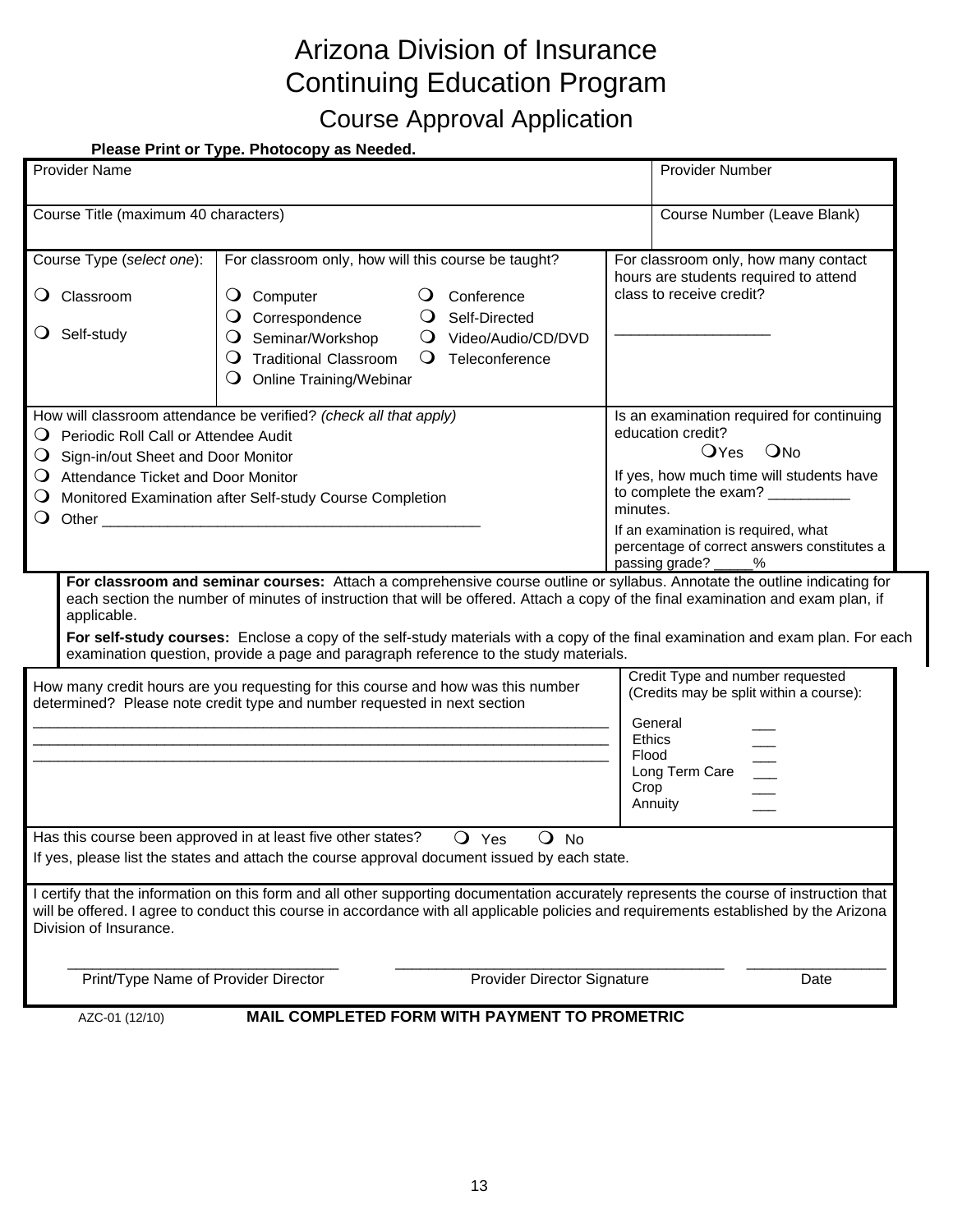# **Instructions for Providers Eligible for NAIC CE Reciprocity**

As of September 2009, all states or jurisdictions are participating in the agreement **EXCEPT**:

| American Samoa | Massachusetts  |
|----------------|----------------|
| Florida        | Puerto Rico    |
| Guam           | Virgin Islands |

You cannot file using CE Reciprocity until you have received the course approval from your state of domicile.

To obtain Arizona approval based on this reciprocity, you **must** complete these steps:

- 1. Be approved as a course provider in your state of domicile.
- 2. Receive a course approval document from your state of domicile. This may either be a letter of approval or the stamped approved application form that was filed in the resident state.
- 3. Be approved as an Arizona provider. This is a separate application that must be completed before you can apply for course approval. This is a one-time approval, subject to renewal five years from the date of approval.
- 4. Complete the Continuing Education Reciprocity Course Filing Form for each course.
- 5. Submit a photocopy of the course approval document from your home state and a copy of the outline for classroom courses or the table of contents for self-study courses.
- 6. Pay the \$60 course approval fee for each course.

Submit the application form online at Sircon's Web site, [www.sircon.com.](http://www.sircon.com/)

#### *Use the Fee Worksheet on Page 28 to calculate your payment. Fees are nonrefundable.*

Arizona is not required to accept any topic, provider or instructor that is not eligible for approval under its laws and regulations.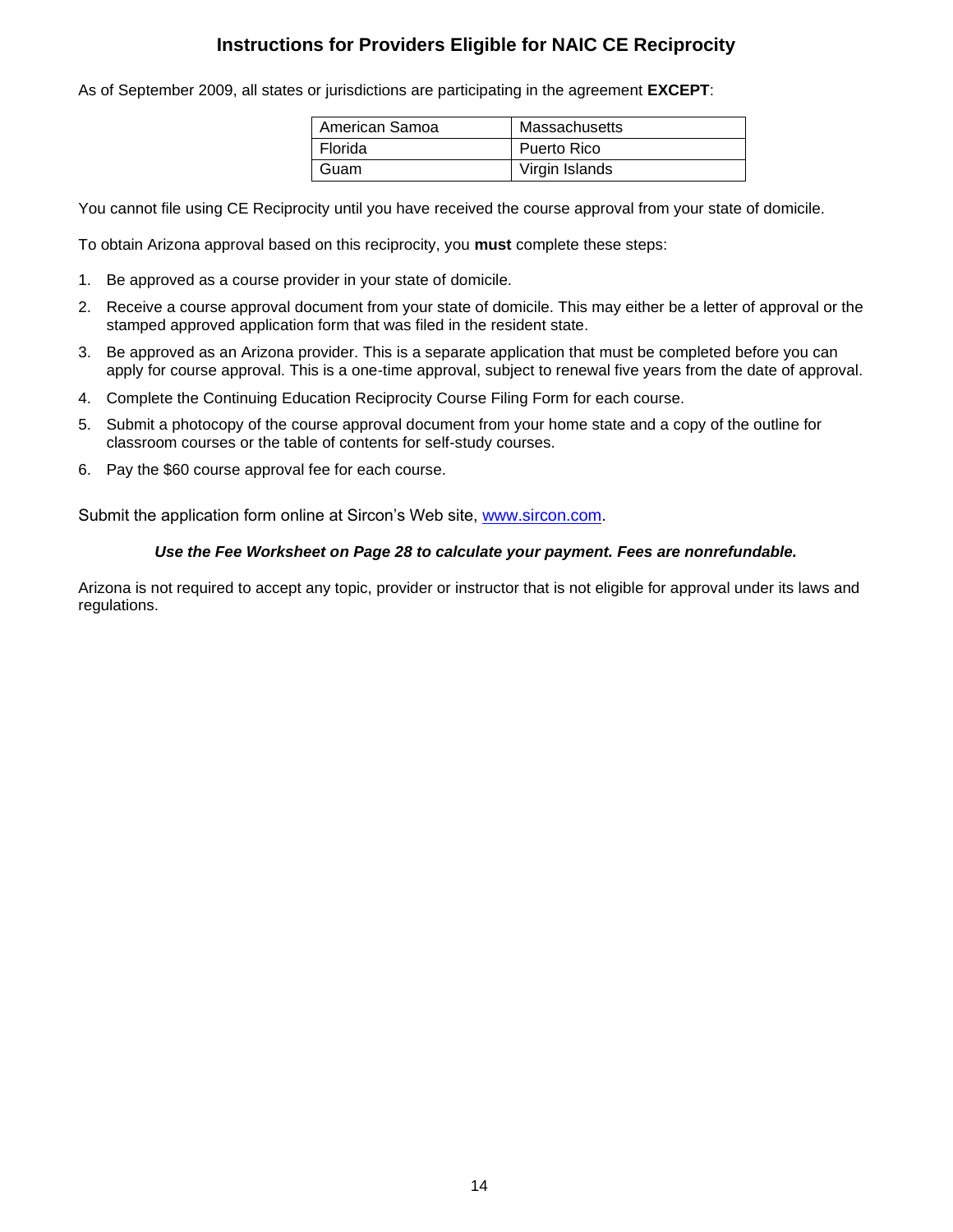

**National Association of**<br>Insurance Commissioners UNIFORM CONTINUING EDUCATION RECIPROCITY COURSE FILING FORM

<span id="page-16-0"></span>*Please clearly print or type information on this form. Thank you for helping us promptly process your application.* 

|                                                                                                   |                                                    |           | <b>Provider Information</b>      |                                               |                            |                                |  |  |
|---------------------------------------------------------------------------------------------------|----------------------------------------------------|-----------|----------------------------------|-----------------------------------------------|----------------------------|--------------------------------|--|--|
| Provider Name                                                                                     |                                                    |           |                                  |                                               | FEIN # (if applicable)     |                                |  |  |
| <b>Contact Person</b>                                                                             |                                                    |           | E-mail Address of Contact Person |                                               |                            |                                |  |  |
| Phone Number<br>$\rightarrow$<br>$\sim 100$<br>ext.                                               | Fax Number<br>$\overline{\phantom{a}}$<br>$\left($ |           | Home State                       | Home State<br>Provider#                       | Reciprocal<br><b>State</b> | Reciprocal State<br>Provider # |  |  |
| <b>Mailing Address</b>                                                                            |                                                    |           | City<br><b>State</b><br>Zip      |                                               |                            |                                |  |  |
| Submitter Name (if different from provider contact person above)                                  |                                                    |           |                                  |                                               |                            |                                |  |  |
| <b>Submitter Phone Number</b>                                                                     |                                                    |           | E-mail Address of Submitter      |                                               |                            |                                |  |  |
|                                                                                                   |                                                    |           | <b>Course</b> Information        |                                               |                            |                                |  |  |
| <b>Course Title</b>                                                                               |                                                    |           |                                  |                                               |                            |                                |  |  |
| Date of Course Offering (if applicable)                                                           |                                                    |           |                                  | Existing Course Number (if applicable)        |                            |                                |  |  |
|                                                                                                   |                                                    |           | <b>Method of Instruction</b>     |                                               |                            |                                |  |  |
| Non-Contact / Asynchronous*                                                                       |                                                    |           |                                  |                                               | Contact / Synchronous*     |                                |  |  |
| Self - Study                                                                                      |                                                    |           | <b>Classroom</b>                 |                                               |                            |                                |  |  |
| Correspondence<br>Ц                                                                               |                                                    |           |                                  | $\Box$ Seminar/Workshop                       |                            |                                |  |  |
| On-Line Training (Self-Study)                                                                     |                                                    |           |                                  | $\Box$ Other                                  |                            |                                |  |  |
| Recorded Media                                                                                    |                                                    |           | Webinar                          |                                               |                            |                                |  |  |
| Other                                                                                             |                                                    |           |                                  | $\Box$ Virtual Class/Webinar/Video Conference |                            |                                |  |  |
| Word Count                                                                                        |                                                    |           | $\Box$                           |                                               |                            |                                |  |  |
| Mandatory Run-time<br>(Interactive Components of Course)                                          |                                                    |           |                                  |                                               |                            |                                |  |  |
| Measurement used for successful completion:<br>$\Box$<br>Attendance<br>$\Box$ Final Exam<br>Other |                                                    |           |                                  |                                               |                            |                                |  |  |
| Is this course open to the public?                                                                | $\Box$ Yes                                         | $\Box$ No |                                  |                                               |                            |                                |  |  |
| National Designation? $\Box$ Yes<br>$\Box$ No<br>If yes, Designation Type: ___________            |                                                    |           |                                  |                                               |                            |                                |  |  |
| Difficulty (Check):<br>Basic<br>Intermediate<br>$\Box$<br>ப<br>Advanced                           |                                                    |           |                                  |                                               |                            |                                |  |  |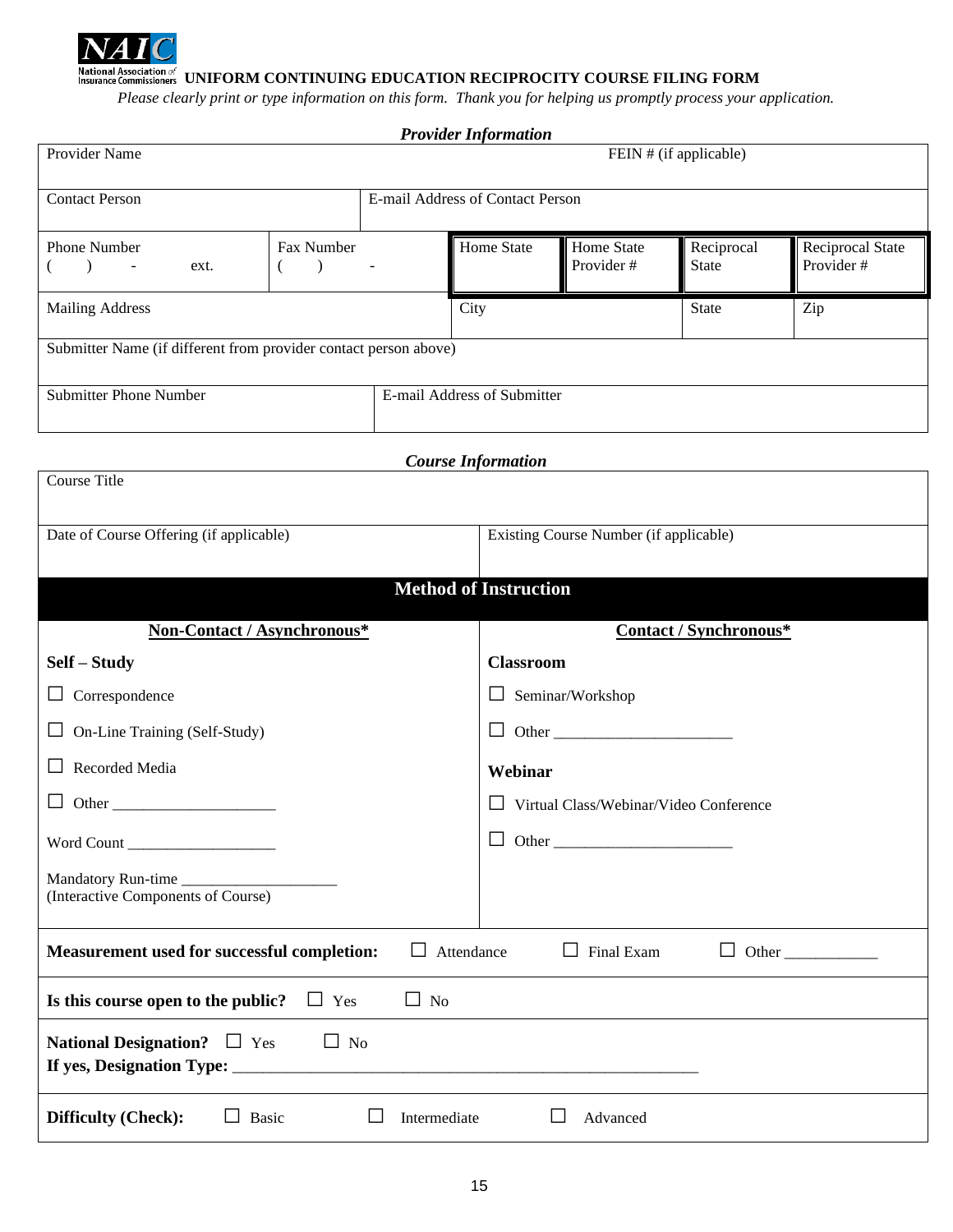| Creau Hours Requesied and Course/Hours Decision<br><b>Course Concentration</b>                               | Hrs Requested by<br>Provider                       |            | Hrs Approved by Home<br>State | Hrs Approved by<br>Reciprocal State |  |  |
|--------------------------------------------------------------------------------------------------------------|----------------------------------------------------|------------|-------------------------------|-------------------------------------|--|--|
|                                                                                                              | Sales/Mktg Insurance                               | Sales/Mktg | Insurance                     | Sales /Mktg Insurance               |  |  |
| A. Producer Topics:                                                                                          |                                                    |            |                               |                                     |  |  |
| (Circle Appropriate Course Concentration)                                                                    |                                                    |            |                               |                                     |  |  |
| Life / Health                                                                                                |                                                    |            |                               |                                     |  |  |
| Property / Casualty/Personal Lines                                                                           |                                                    |            |                               |                                     |  |  |
| Ethics                                                                                                       |                                                    |            |                               |                                     |  |  |
| General (Applies to all lines)                                                                               |                                                    |            |                               |                                     |  |  |
| <b>Insurance Laws</b>                                                                                        |                                                    |            |                               |                                     |  |  |
| Other (LTC, NFIP, Viaticals, Annuities, etc.)                                                                |                                                    |            |                               |                                     |  |  |
| <b>Total Hours</b>                                                                                           |                                                    |            |                               |                                     |  |  |
| <b>B.</b> Adjuster Topics                                                                                    |                                                    |            |                               |                                     |  |  |
| (Circle Appropriate Course Concentration)                                                                    |                                                    |            |                               |                                     |  |  |
| General                                                                                                      |                                                    |            |                               |                                     |  |  |
| <b>Workers Comp</b>                                                                                          |                                                    |            |                               |                                     |  |  |
| Ethics                                                                                                       |                                                    |            |                               |                                     |  |  |
|                                                                                                              |                                                    |            |                               |                                     |  |  |
| <b>Total Hours</b>                                                                                           |                                                    |            |                               |                                     |  |  |
| C. Public Adjuster                                                                                           |                                                    |            |                               |                                     |  |  |
| (Circle Appropriate Course Concentration)                                                                    |                                                    |            |                               |                                     |  |  |
| General                                                                                                      |                                                    |            |                               |                                     |  |  |
| Ethics                                                                                                       |                                                    |            |                               |                                     |  |  |
|                                                                                                              |                                                    |            |                               |                                     |  |  |
| <b>Total Hours</b>                                                                                           |                                                    |            |                               |                                     |  |  |
|                                                                                                              | <b>Information Below is for Regulator Use Only</b> |            |                               |                                     |  |  |
| <b>Approval Date</b>                                                                                         |                                                    |            |                               |                                     |  |  |
| Course Number assigned                                                                                       |                                                    |            |                               |                                     |  |  |
| Course approval expiration date                                                                              |                                                    |            |                               |                                     |  |  |
| Signature of Home State Regulator/Representative<br><b>OR ATTACH Provider Home State Approval</b><br>Form    |                                                    |            |                               |                                     |  |  |
| <b>Signature of Reciprocal State</b><br>Regulator/Representative OR ATTACH<br>Reciprocal State Approval Form |                                                    |            |                               |                                     |  |  |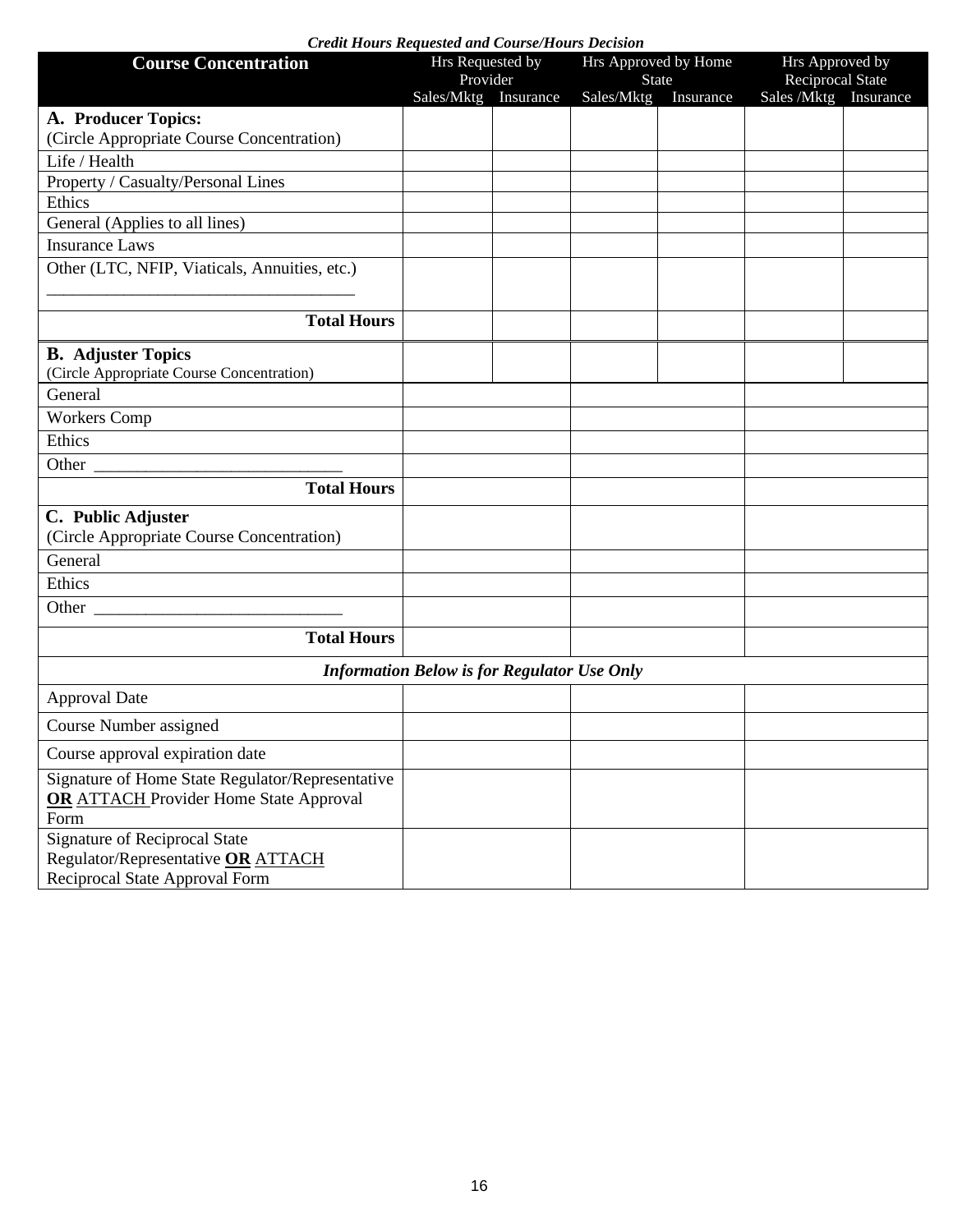#### **INSTRUCTION SHEET**

NOTE: This course may NOT be advertised or offered as approved in the state to which application has been made until approval has been received from the insurance department.

#### **1.If you are a PROVIDER filing for approval from the Home State:**

- *1.1* Complete all the fields in the "Provider Information" section except "Reciprocal State" and the adjacent "Provider #" fields.
- *1.2* Complete the Course Information Section.
- *1.3* In the "Credit Hours Requested and Course/Hours Decision" section, complete the "Hrs. Requested by Provider" columns, detailing in the respective columns the number of hours for sales – and marketing-related instruction and the number of hours for other insurance-related instruction. Please note the following:

 *1.3.1* When using this application, which is governed by the NAIC CE Reciprocity Agreement in conjunction with 'states' laws, only whole numbers of credit hours will be approved – partial hours will be eliminated.

 *1.3.2* States that approve sales/marketing topics will consider the hours in the "sales/Mktg" column and the hours in the "Insurance" column when deciding the number of hours to approve. States that do not permit sales/marketing topics as part of continuing education credit hours will only consider the hours shown in the "Insurance" column when making their credit-hour approval decisions.

 *1.3.3* Contact the individual state to determine whether there are any state specific requirements for submitting courses.

*1.4* Submit the application form along with required course materials, a detailed course outline, instructor information, if required, and the required course application fee.

#### **2.If you are a PROVIDER filing for approval from a Reciprocal State:**

- *2.1* Make a sufficient number of photocopies of the Home State approval form to enable you to submit a copy of this application to each of the Reciprocal States where you are seeking credit.
- *2.2* On each application, write the Reciprocal State and the provider number assigned to you by that state in the "Reciprocal State" and adjacent "Provider #" fields.
- *2.3* Send the CER application, home state approval, if home state issues one, a detailed course outline, and the required fee to the reciprocal state. If this is a National Course \*, the Providers will be allowed to submit an agenda that must include date, time, each topic and event location in lieu of a detailed course outline.
- 2.4 Subsequent national course offerings should only be reported for events that are conducted in the "home" state.
- \* **National Course** is defined as an approved program of instruction in insurance related topics, offered by an approved provider, and leads to a national professional designation or is a course offered to individuals who must update their designation once it is earned.

#### **3.If you are the HOME STATE or designated representative of the Home State:**

- *3.1* After reviewing the course materials, complete the "Hrs Approved by Home State" column.
	- 3.1.1 Multiple types of credit and delivery methods can be approved using one CER Form.
- *3.2* Enter the date of approval, course # assigned, course approval expiration date. Sign the CER Form OR attach the home state approval form.
- *3.3* If the course is not approved, note it on the bottom of the CER Form.

#### **4.If you are the RECIPROCAL STATE or designated representative of the Reciprocal State:**

- *4.1* After reviewing "Hrs approved by Home State" complete the "Hrs Approved by Reciprocal State".
	- 4.1.1 It is unnecessary for each State to perform a substantive review of continuing education courses that have previously been approved by the Home State.

 4.1.2 Reciprocal states cannot award different credits than the home state unless certain aspects are not allowed by state law.

- *4.2* Enter the date of approval, course number assigned, course approval expiration date. Sign the CER Form OR attach the reciprocal state approval form.
- *4.3* If the course is not approved, note it on the bottom of the CER Form.
- *4.4* The reciprocal state agrees to approve the CER submission within 30 days of receipt.

**Substantive Review** – A thorough review of the course to confirm compliance with the home state's applicable laws and regulations for the approval of insurance continuing education. The review includes a determination whether the:

- 1. Subject matter meets the criteria for insurance education, to include approvable and non-approvable topic guidelines;
- 2. Provider has procedures for reviewing course material in order to keep it up to date and timely;
- 3. Course design and instructional strategies are appropriate for the method of delivery;
- 4. Credit hours are properly calculated based on instruction method;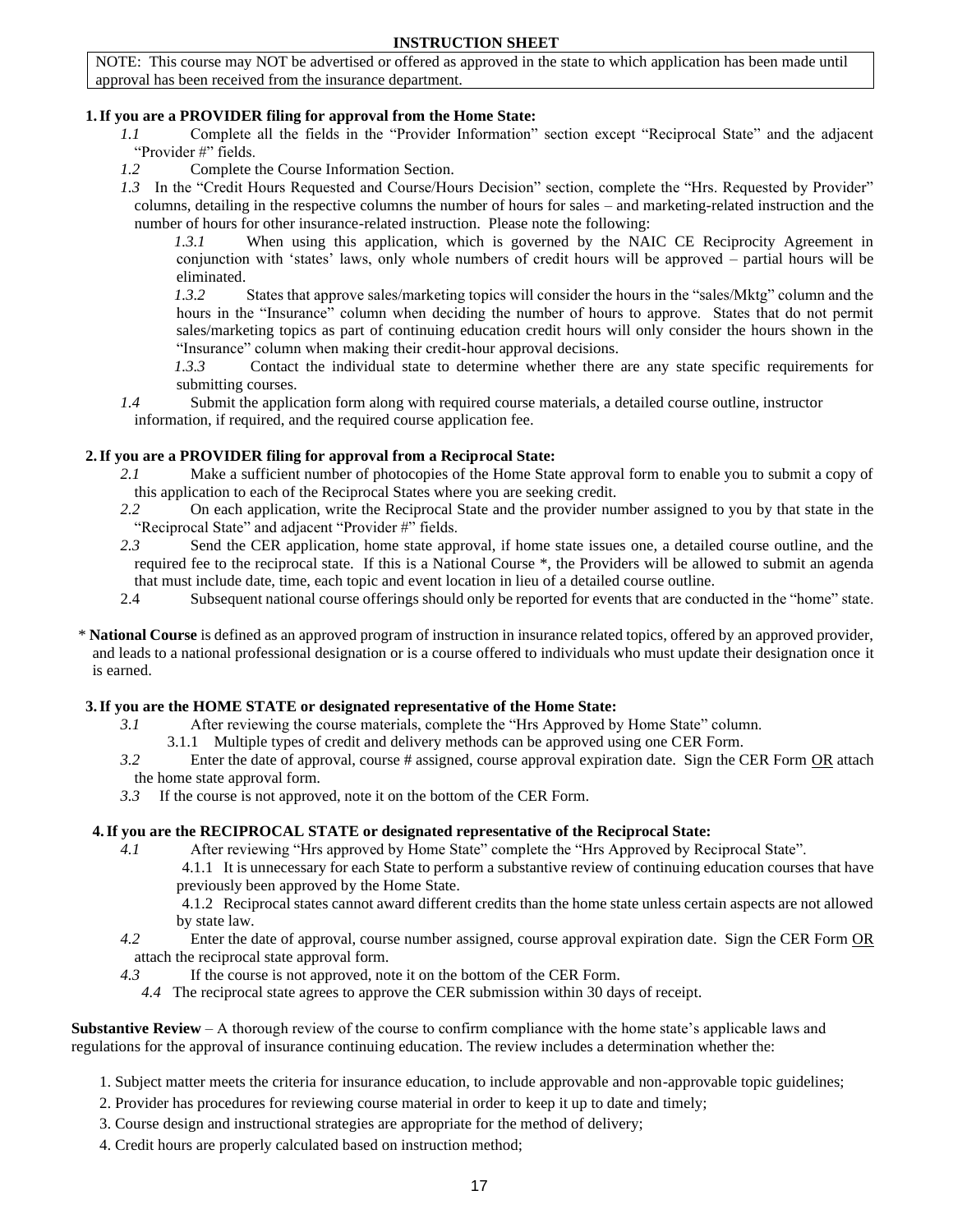5. Criteria for completing the course meets the standards applicable to the instruction method.

\***Drafting Note**: The instructor information matrix was eliminated in 2018 as this information should be readily available on individual state/jurisdiction websites.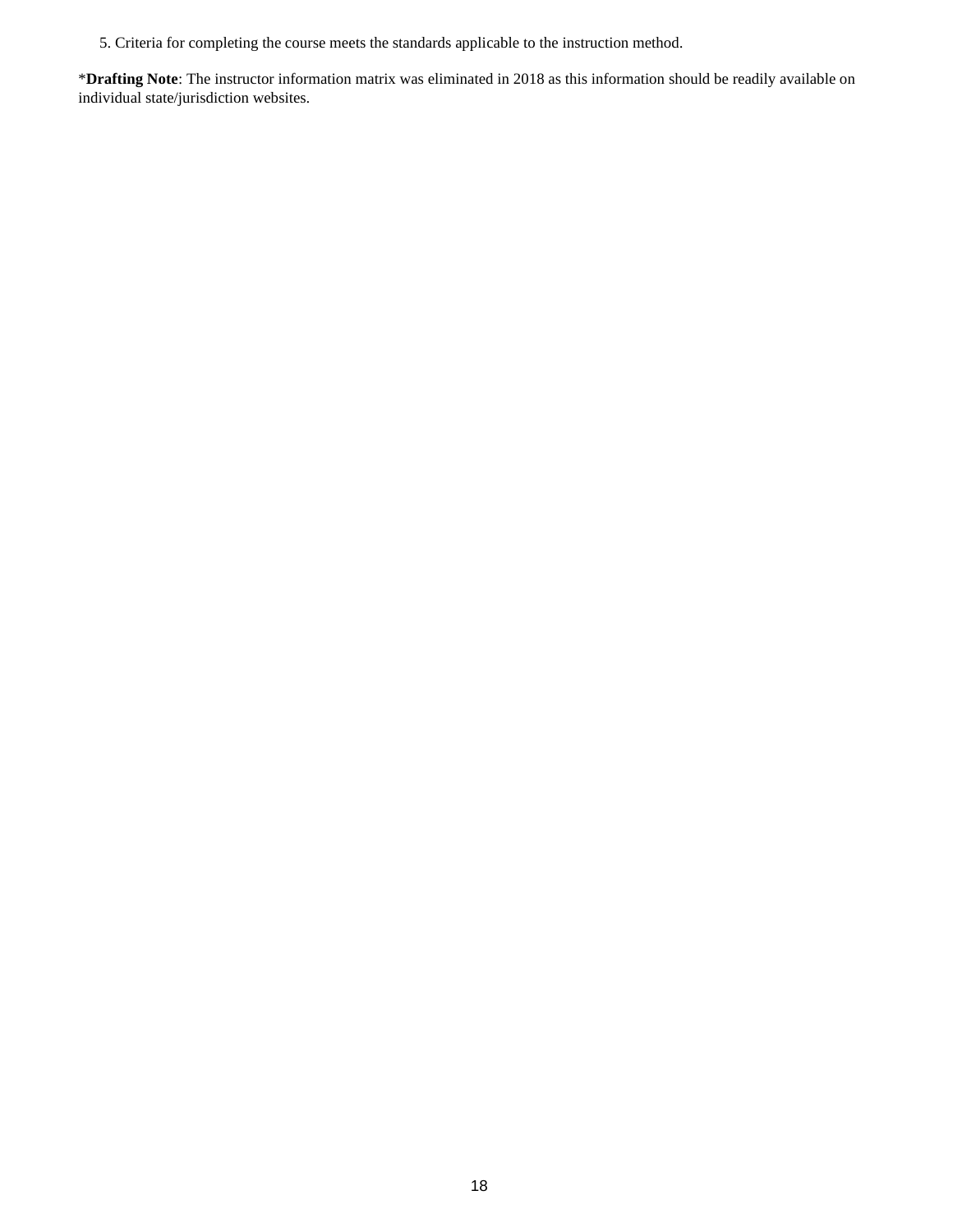# **Sample Acceptable Course Outline**

#### **DIRECTORS AND OFFICERS LIABILITY**

| 25 minutes      | $8:30 - 8:55$   | I. | Recent history of D&O liability exposure<br>A. Trends in D&O claim frequency and severity<br>B. Major problem areas<br>1. Federal securities laws<br>2. Mergers/acquisitions<br>3. Pollution claims<br>4. Financial institutions claims<br>5. Third-party claims<br>C. Recent large settlements and judgments               |
|-----------------|-----------------|----|-----------------------------------------------------------------------------------------------------------------------------------------------------------------------------------------------------------------------------------------------------------------------------------------------------------------------------|
| 25 minutes      | $8:55 - 9:20$   | Ш. | Legal concepts underlying the D&O exposure<br>A. Basic legal duties of directors and officers<br>1. Duty of obedience<br>2. Duty of loyalty<br>3. Duty of care<br>B. To whom duties are owed<br>C. Common defenses<br>D. Recent legislation limiting director liability                                                     |
| $9:20 - 9:30$   | <b>BREAK</b>    |    |                                                                                                                                                                                                                                                                                                                             |
| 50 minutes      | $9:30 - 10:20$  |    | III. Common exclusions<br>A. Public policy exclusions<br>1. Dishonesty<br>2. Gaining an illegal profit or advantage<br>3. Section 16(b) of the Securities Exchange Act<br>4. Return of excessive remuneration<br>B. Intended to be covered elsewhere<br>1. Libel and slander<br>2. Nuclear energy<br>3. Employment practice |
| $10:20 - 10:30$ | <b>BREAK</b>    |    |                                                                                                                                                                                                                                                                                                                             |
| 50 minutes      | $10:30 - 11:20$ |    | IV. Case study<br>Review of ABC Corporation's stockholder lawsuit alleging mismanagement by<br>the corporation's board of directors and senior management. Study includes<br>review of facts, company's defense and participation in defense by the insurer.                                                                |

#### **This course outline is acceptable because:**

- 1. Sufficient detail is given on subject matter covered.
- 2. Sufficient detail is given on amount of time spent on each topic.
- 3. Insurance policy content is a topic that qualifies for credit.
- 4. Breaks are noted on the outline.
- 5. Case study is described.

#### **NOTE: CREDIT CANNOT BE GIVEN FOR SECTIONS WHERE NO DETAIL IS PROVIDED. WHEN CASE STUDIES ARE USED, DESCRIPTIONS MUST BE INCLUDED.**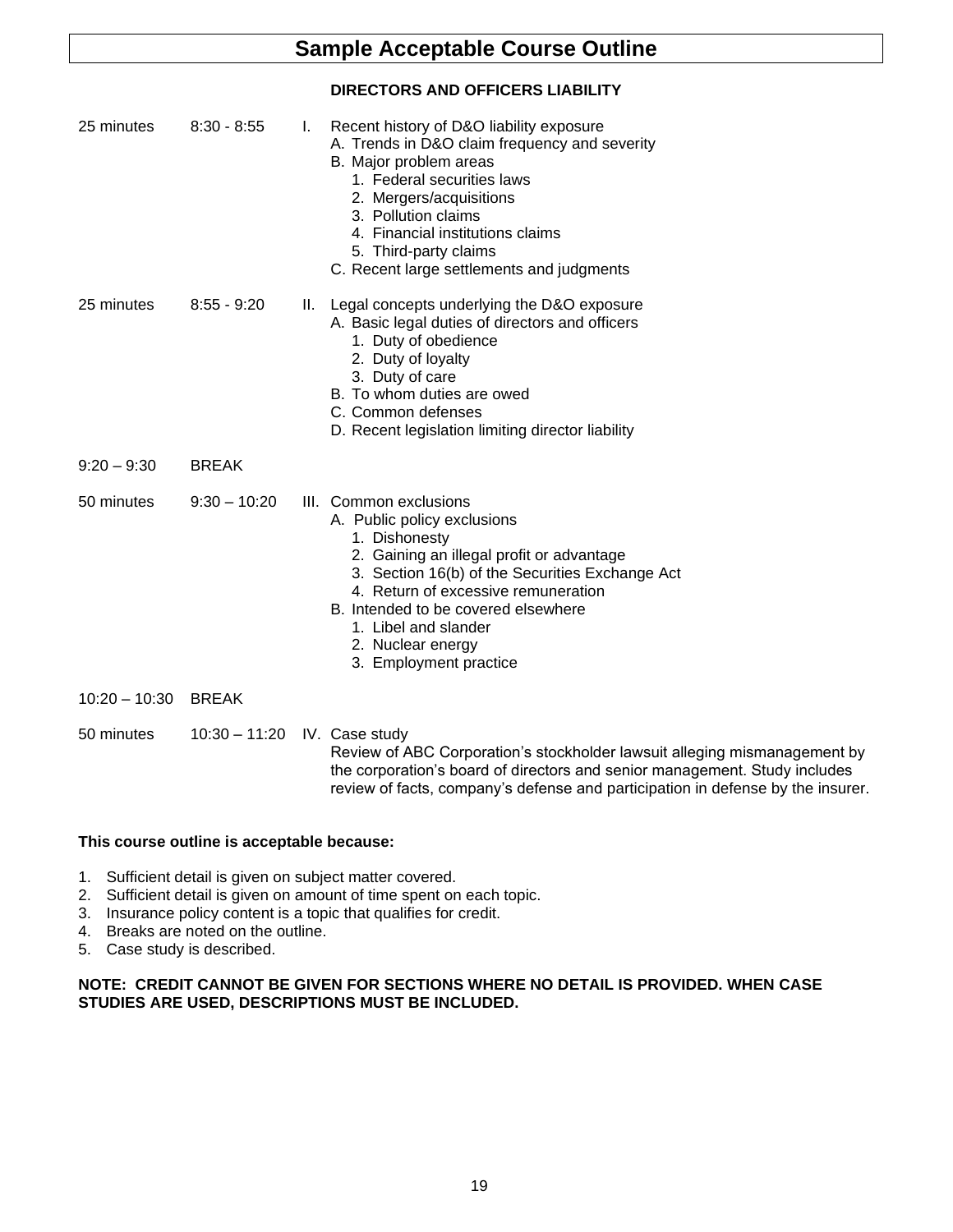# **Sample Unacceptable Course Outline**

#### **ADVANCED WORKERS COMPENSATION SEMINAR**

- 8:00 a.m. Noon I. Introduction
	- II. Policy coverages
		- A. Benefits to injured workers
			- B. Employer liability
	- III. Writing workers compensation coverages with Middle Atlantic Life and Casualty A. Sales support to agents
		- B. Price and service comparisons to competitors
	- IV. Use of technology by agents to service clients
		- A. Wonder Wizard claim reporting software
		- B. Visit the Middle Atlantic Life and Casualty Interactive Website

Working luncheon

- Noon 1:00 p.m. V. Reserving
- 1:00 p.m. 4:00 p.m. VI. Loss control activities
	- VII. Case studies

VIII.Panel discussion with experts

# **Problems: Reasons for Unacceptability**

#### **Deficiencies in this outline:**

- 1. Insufficient detail on subject matter covered.
- 2. Insufficient detail on amount of time spent on each topic.
- 3. Sales and Marketing topics are not eligible for credit.
- 4. Company-specific procedural or marketing content is not eligible for credit.
- 5. Training for office technology or use of the Internet is not eligible for credit.
- 6. Course material may not be presented concurrently with meals.
- 7. Where case studies are used, a description of the case study must be included with the course outline.
- 8. Where panel discussions are used, a description must be provided along with a description of the topic(s) to be addressed and backgrounds of the panel members.
- 9. Breaks are not noted on the outline.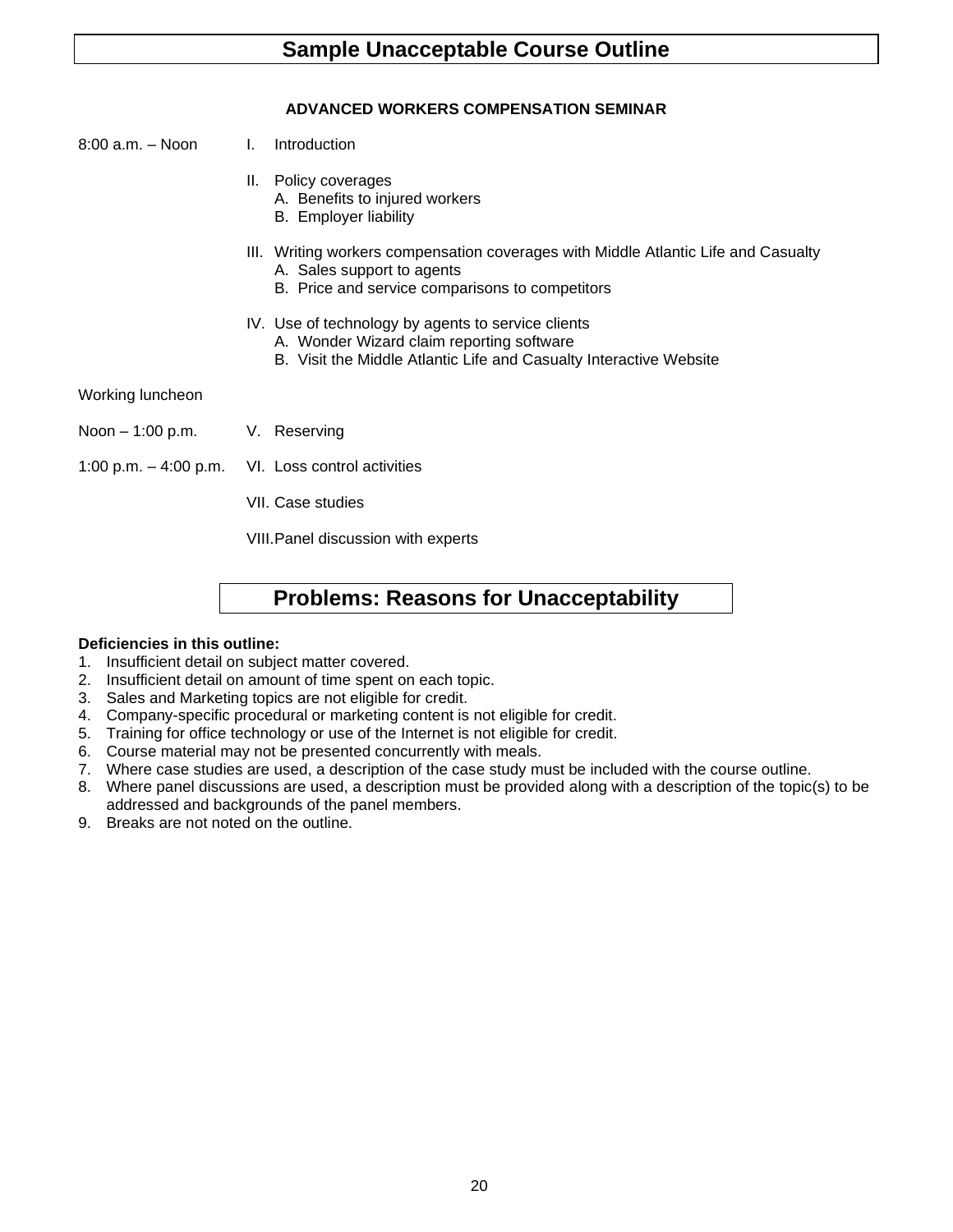# **SAMPLE AFFIDAVIT OF PERSONAL RESPONSIBILITY**

**To be Signed by Student**

I declare that I personally completed this exam without assistance from any person(s).

Signature (sign in ink only) Date

# **AFFIDAVIT OF EXAM COMPLETION**

**To be Completed and Signed by Exam Monitor**

| Printed Name of Student:                                       |                                                                                                                                                                                                                                                         | Name of Course: |                                                              |  |              |           |  |
|----------------------------------------------------------------|---------------------------------------------------------------------------------------------------------------------------------------------------------------------------------------------------------------------------------------------------------|-----------------|--------------------------------------------------------------|--|--------------|-----------|--|
| Address Where Exam was Taken:                                  |                                                                                                                                                                                                                                                         | City:           |                                                              |  | State:       | ZIP Code: |  |
| Date Exam was Taken:                                           |                                                                                                                                                                                                                                                         |                 | <b>Beginning Time:</b>                                       |  | Ending Time: |           |  |
| <b>Type of Monitor:</b><br>$\Omega$<br>(check one)<br>$\Omega$ | <b>Provider Director</b><br>An Arizona-licensed<br>insurance producer<br>appointed by the provider<br>director<br>$\bigcirc$ A person appointed by the<br>provider director who is in<br>the business of<br>administering education or<br>examinations. |                 | Provider Number or AZ Insurance License Number of<br>Monitor |  |              |           |  |
| <b>Printed Name of Monitor:</b>                                |                                                                                                                                                                                                                                                         |                 | Job Title of Monitor:                                        |  |              |           |  |
| Monitor's Company/Agency Name:                                 |                                                                                                                                                                                                                                                         |                 | <b>Business Phone Number:</b>                                |  |              |           |  |
| <b>Business Mailing Address:</b>                               |                                                                                                                                                                                                                                                         | City:           |                                                              |  | State:       | ZIP Code: |  |

I declare that I personally observed the above named individual during the completion of this examination and also observed that the licensee received no assistance from another person in completing the examination.

> Signature of Examination Monitor (sign in ink only)

Date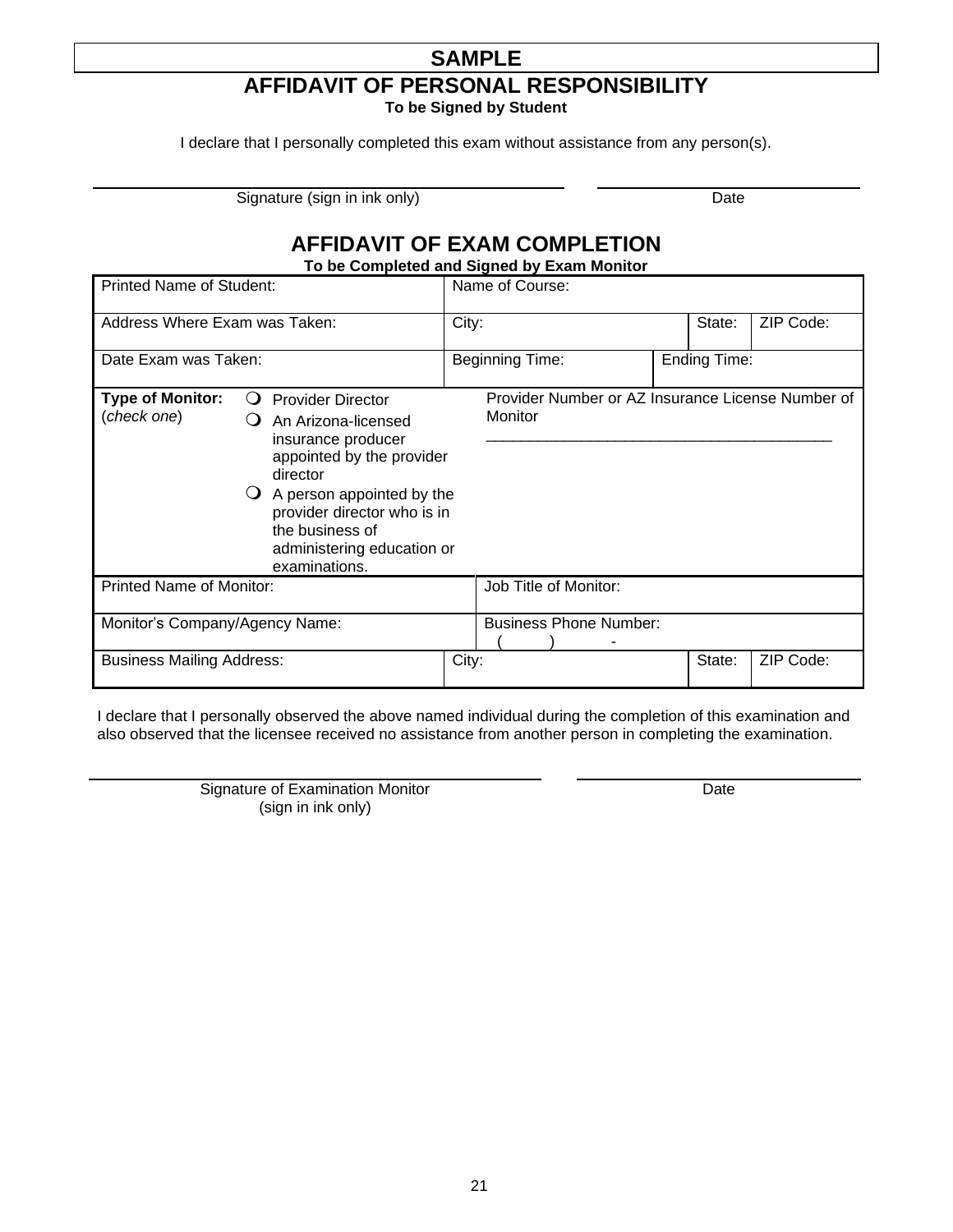# **Arizona Division of Insurance Continuing Education Program Instructions for Completing the Instructor Registration to be Submitted by Provider**

Courses approved for Arizona CE credit must be taught by registered instructors. Instructors must be approved by each provider whose class(es) they teach and register with Prometric. Instructors will earn credit once per two-year licensing period for a course they teach. Instructor registrations are not subject to renewal.

# **Completing the Online Application**

# **PROVIDER INFORMATION**

All instructor applications are filed online at [www.sircon.com](http://www.sircon.com/) from within your Sircon for Business account.

# **INSTRUCTOR INFORMATION**

# **Name(s)**

Enter the full legal name of the certified instructor, and any former names and/or aliases.

# **Date of Birth**

Enter instructor's date of birth.

# **Email Address**

Enter instructor's email address.

# **Home Street Address**

Provide home street address; a post office box alone is not acceptable.

# **Phone Numbers**

At least one phone number is required to be entered.

# **Qualifying as an Instructor**

Indicate the item(s) that best describe your qualifications to be an instructor.

# **Professional Designation(s)**

List all insurance-related professional designations that the instructor holds. The full meanings of the acronyms listed on the form are given below. If the instructor lists a designation not on the list, please provide acronym, the full title, and the granting institution.

- AAI Accredited Advisor in Insurance, Insurance Institute of America
- AFSB Associate in Fidelity and Surety Bonding, Insurance Institute of America
- ARM Associate in Risk Management, Insurance Institute of America
- AU Associate in Underwriting, Insurance Institute of America
- CEBS Certified Employee Benefits Specialist, International Foundation of Employee Benefit Plans
- CFP Certified Financial Planner, The American College
- ChFC Chartered Financial Consultant, The American College
- CIC Certified Insurance Counselor, The National Alliance for Insurance Education and Research
- CISR Certified Insurance Service Representative, The National Alliance for Insurance Education and Research
- CLU Chartered Life Underwriter, The American College
- CPCU Chartered Property & Casualty Underwriter, American Institute for CPCU
- FLMI Fellow, Life Management Institute, Life Office Management Association
- LUTCF Fellow, Life Underwriter Training Council, National Association of Life Underwriters
- RHU Registered Health Underwriter, The American College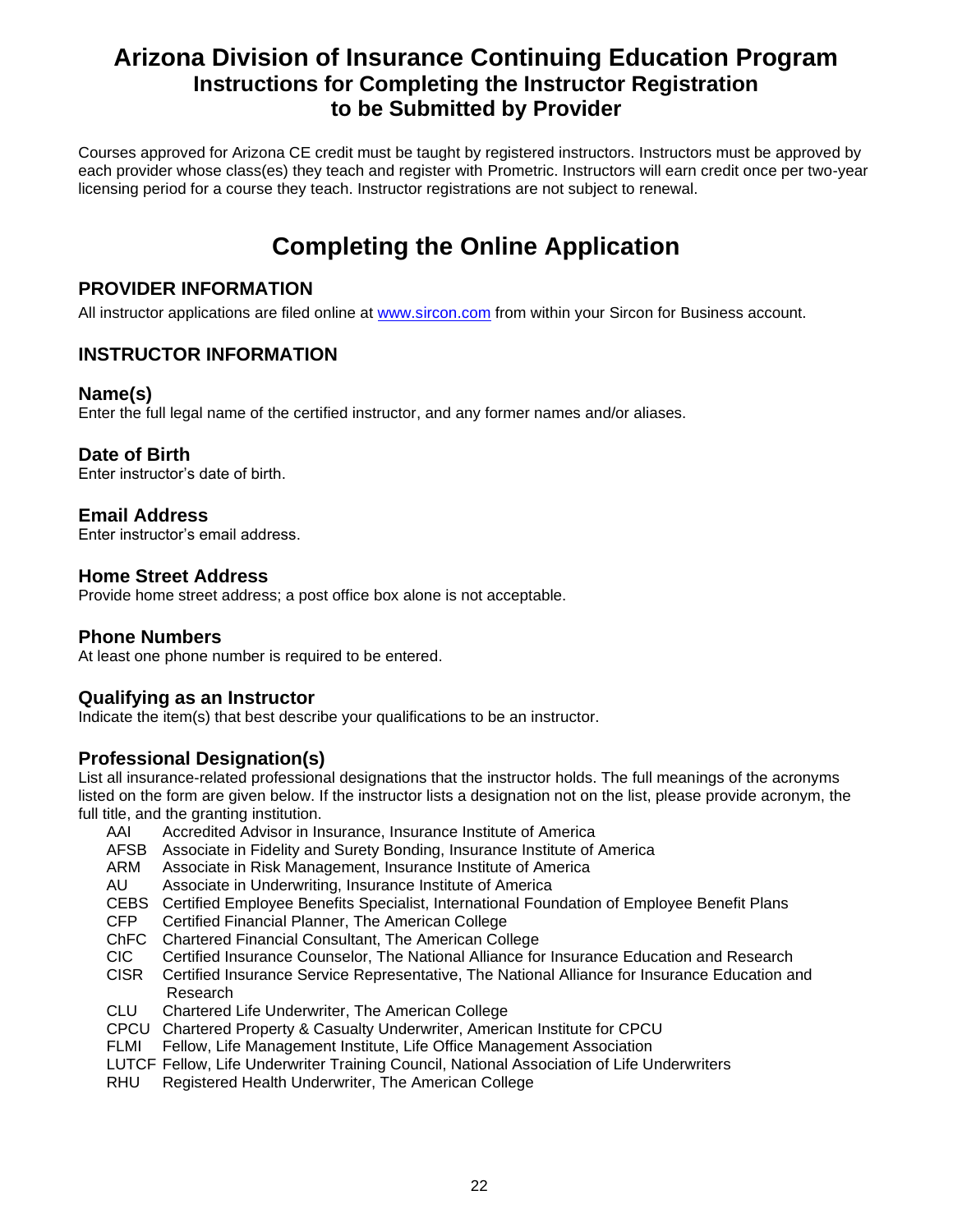# **Disciplinary Actions**

If you answer "YES" to either of the two disciplinary action questions, provide a written explanation along with copies of the court documents showing the charges and final disposition concerning each matter.

### **Certification**

Print or type the instructor's name. The instructor must sign and date the form to certify that all the information provided on the application is an accurate representation of the instructor's education, experience and background. Furthermore, the instructor certifies agreement to abide by applicable Arizona laws, regulations and requirements.

#### **Submission**

Submit application, instructor resume, and any additional supporting documents online at Sircon's Web site, [www.sircon.com.](http://www.sircon.com/)

Providers must give instructors a copy of the program requirements for Arizona CE contained in this packet.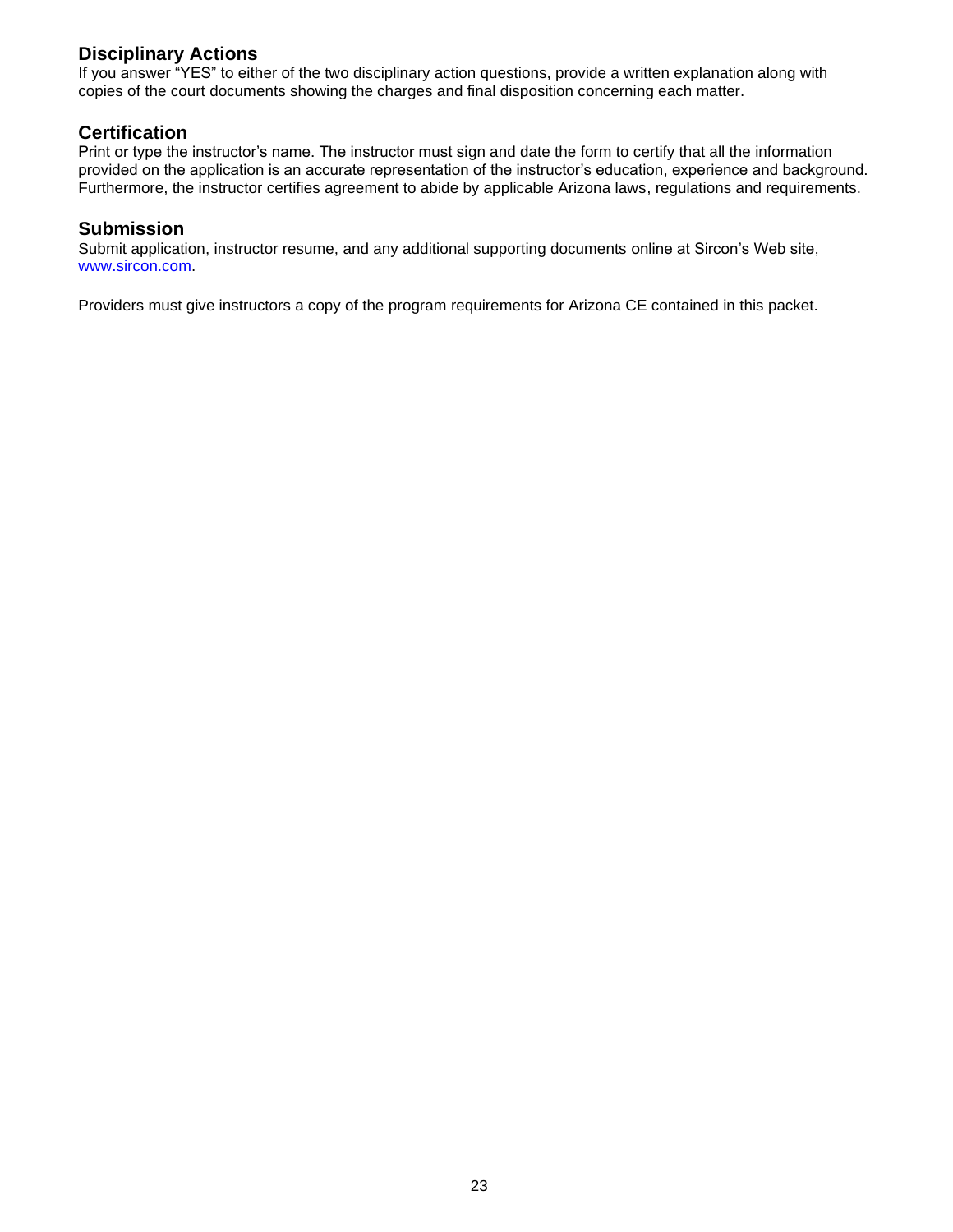# **Arizona Division of Insurance Continuing Education Program Instructions for Completing the Certificate of Compliance**

Arizona requires that you issue a certificate directly to the agent within one week of the course's completion. You must use the Arizona standard certificate form, an example of which is enclosed with these instructions. You will receive one course certificate of compliance for each course upon approval by Prometric. The Arizona State seal is required to be displayed on this form. The course name, course number, provider name, provider number, provider phone number and course credit breakdown will be pre-printed on the certificate.

Each classroom course will have a second course number assigned so that double credits can be awarded to instructors who taught the class to five or more students. The course name will be identical except that "(instr)" will be at the end of the course title. Do not award a student certificate to an instructor or vice versa.

# **FOLLOW THESE STEPS TO COMPLETE THE CERTIFICATE:**

**Full Name of the Licensee:** You must fill in the licensee's name. **Under no circumstances should you issue a certificate without entering a name**, either typed or written in ink. We recommend that you ask all licensees to register for the course using the name shown on their insurance license.

**License Number of the Student:** Enter the license number of the student.

**Date of Course Completion:** Enter the date the course ended. Self-study providers should enter **the date the exam was taken and passed.**

**Signature:** The certificate must be signed by the provider director or designee. Providers must issue certificates within one week from the end of the course.

Arizona law requires that you keep a list of attendees for five years from the end of the year in which the course is completed. You are not required to keep copies of the actual certificates of compliance. Certificates are the property of the licensee who completes the course, no matter who pays the tuition. Providers are required to issue duplicate certificates for any attendee within the five-year record keeping period. Providers may charge a fee for duplicate certificates not to exceed five dollars.

**Double Credit for Instructors:** If five or more students attend a classroom course, the instructor is eligible for double credit. Enter the appropriate information on the **CERTIFICATE OF COMPLIANCE** *for Instructors*.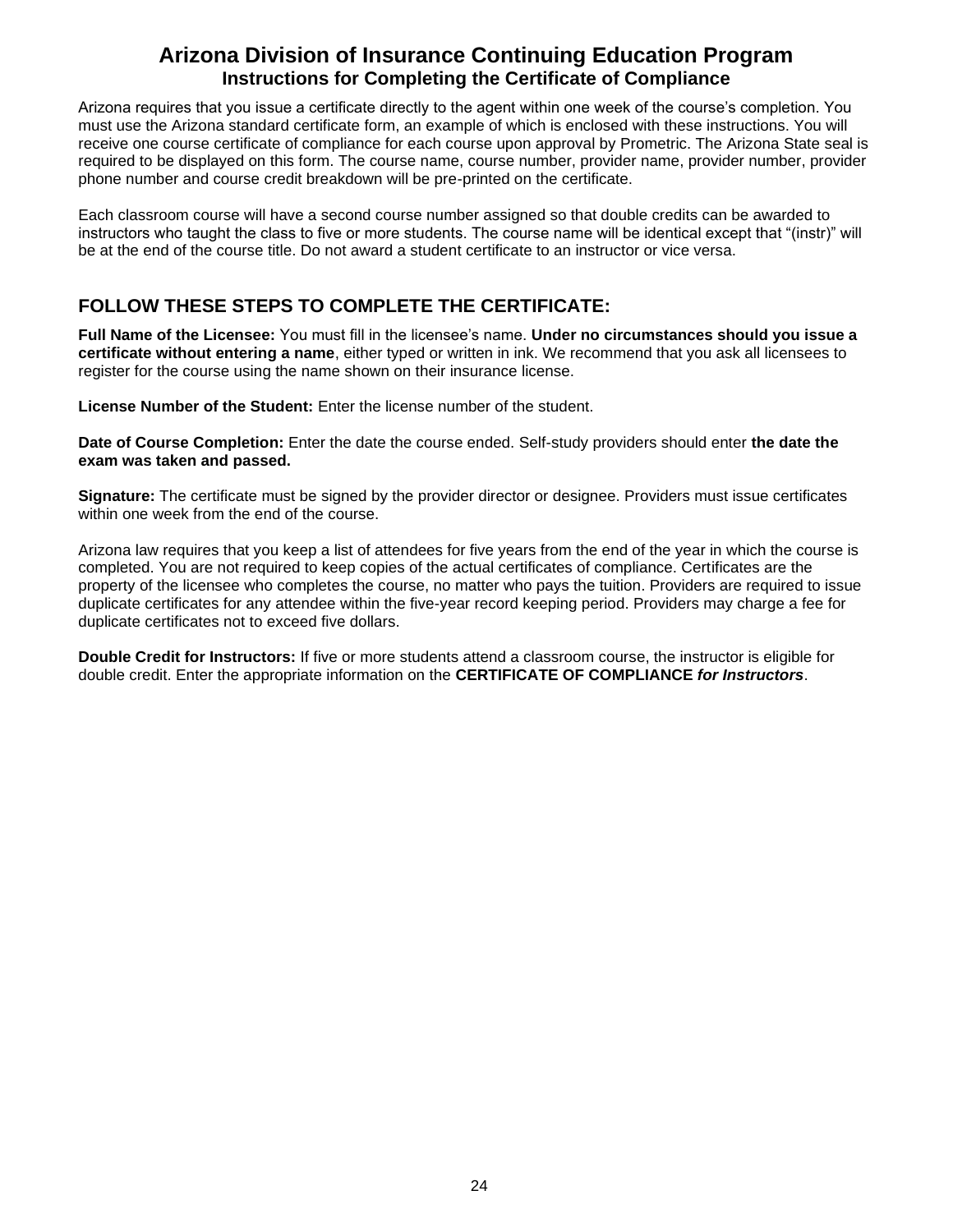# SAMPLE

# **ARIZONA DEPARTMENT OF INSURANCE AND FINANCIAL INSTITUTIONS CONTINUING EDUCATION**

# **CERTIFICATE OF COMPLIANCE** *for Students*

| Provider:<br><b>Provider Number:</b><br>Provider Phone:<br>Course:<br><b>Course Number:</b> | <b>ABC School of Insurance</b><br>S99999<br>999.999.9999<br><b>Commercial Liability Insurance</b><br>C888888                                                                                                                                                                                                                                                                                                                                                              |  |
|---------------------------------------------------------------------------------------------|---------------------------------------------------------------------------------------------------------------------------------------------------------------------------------------------------------------------------------------------------------------------------------------------------------------------------------------------------------------------------------------------------------------------------------------------------------------------------|--|
| Credits:                                                                                    | $6\phantom{1}$                                                                                                                                                                                                                                                                                                                                                                                                                                                            |  |
|                                                                                             |                                                                                                                                                                                                                                                                                                                                                                                                                                                                           |  |
|                                                                                             |                                                                                                                                                                                                                                                                                                                                                                                                                                                                           |  |
|                                                                                             | Date of Course Completion $(mm/dd/yyyy)$ __ _/__ _/__ __                                                                                                                                                                                                                                                                                                                                                                                                                  |  |
| instructor was used.                                                                        | Provider Director or Designee's Certification: I certify that the student named on this certificate completed the<br>course identified on this certificate. For classroom courses, I also certify that a properly qualified and registered                                                                                                                                                                                                                                |  |
|                                                                                             |                                                                                                                                                                                                                                                                                                                                                                                                                                                                           |  |
|                                                                                             |                                                                                                                                                                                                                                                                                                                                                                                                                                                                           |  |
|                                                                                             | Date: _______________________                                                                                                                                                                                                                                                                                                                                                                                                                                             |  |
| become licensed in the future.                                                              | Student's Certification: By my signature below, I hereby certify that I completed the course for which I have<br>received this certificate. I understand that submitting a false or fraudulent certificate of completion to the Arizona<br>Division of Insurance may subject any application for an insurance license to denial and any issued license to<br>suspension or revocation, may subject me to other civil and/or criminal actions and may impact my ability to |  |
|                                                                                             |                                                                                                                                                                                                                                                                                                                                                                                                                                                                           |  |
|                                                                                             | Students: Did this course meet your expectations? _____Yes ______No                                                                                                                                                                                                                                                                                                                                                                                                       |  |
| your expectations.                                                                          | If you answered no, please e-mail your comments to Prometric at CESupportTeam@prometric.com. Be sure to<br>include your name, address, phone number, the course name, the course date and why the course did not meet                                                                                                                                                                                                                                                     |  |

For self-study courses, use the date of the exam as the course completion date.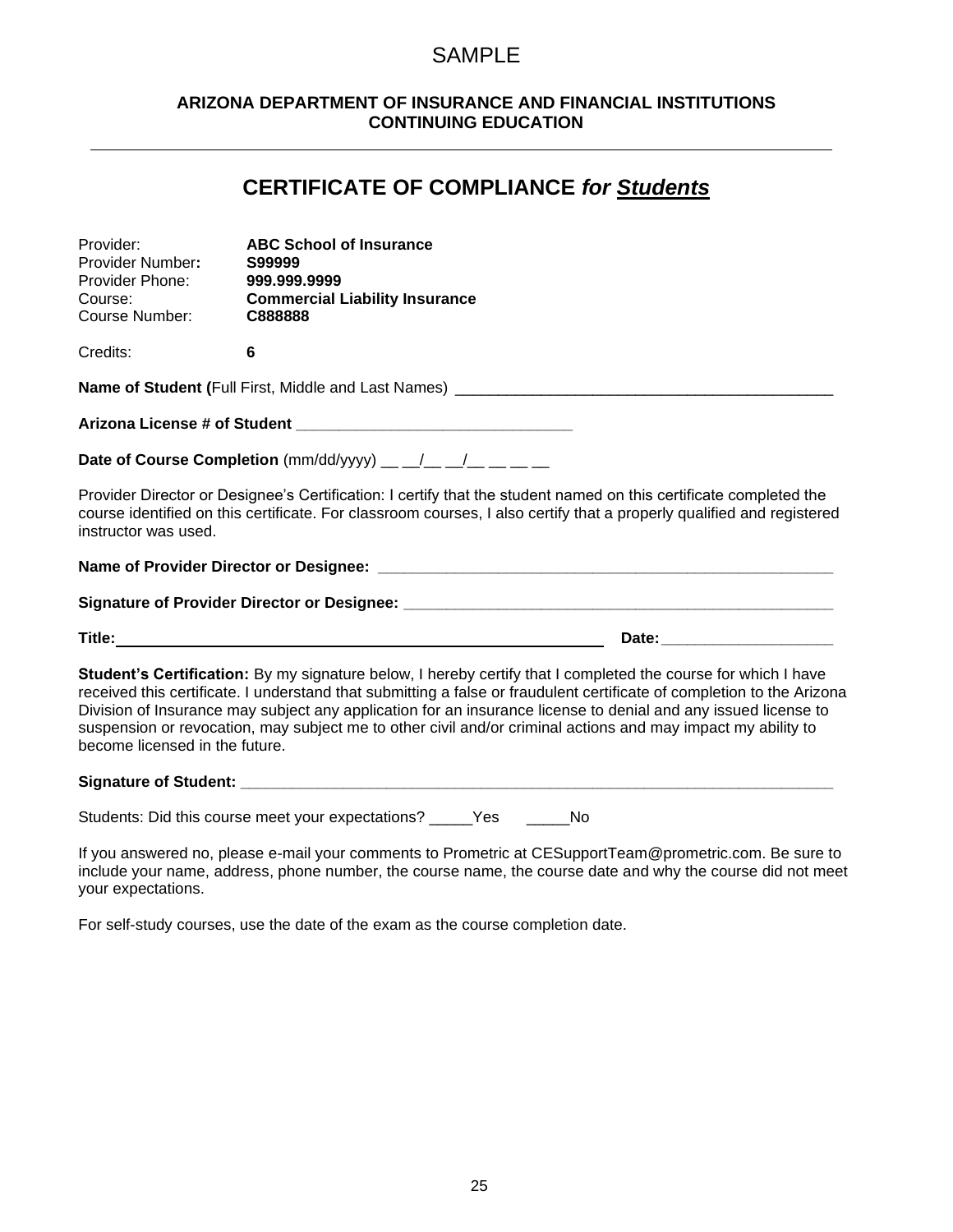# SAMPLE

#### **ARIZONA DEPARTMENT OF INSURANCE AND FINANCIAL INSTITUTIONS CONTINUING EDUCATION**

# **CERTIFICATE OF COMPLIANCE** *for Instructors* Provider: **ABC School of Insurance** Provider Number: Provider Phone: **999.999.9999** Course: **Commercial Liability Insurance (instr)** Course Number: **C77777** Credits: **12 Name of Instructor (**Full First, Middle and Last Names) \_\_\_\_\_\_\_\_\_\_\_\_\_\_\_\_\_\_\_\_\_\_\_\_\_\_\_\_\_\_\_\_\_\_\_\_\_\_\_\_\_\_ Arizona License # of instructor **Date of Course Completion** (mm/dd/yyyy) \_\_ \_/\_ \_/\_ \_/\_ \_\_ \_\_ **Name of Provider Director or Designee The instructor named on this certificate will receive twice the number of credits that students do for this course. I certify that five or more students attended this class. I also certify that this instructor is properly qualified and registered. Signature of Provider Director or Designee: \_\_\_\_\_\_\_\_\_\_\_\_\_\_\_\_\_\_\_\_\_\_\_\_\_\_\_\_\_\_\_\_\_\_\_\_\_\_\_\_\_\_\_\_\_\_\_\_\_\_ Title:** Date: Date: Date: Date: Date: Date: Date: Date: Date: Date: Date: Date: Date: Date: Date: Date: Date: Date: Date: Date: Date: Date: Date: Date: Date: Date: Date: Date: Date: Date: Date: Date: Date: Date: Date: Dat **Recipient's Certification:** By my signature below, I hereby certify that I instructed the course for which I have received this certificate. I understand that submitting a false or fraudulent certificate of completion to the Arizona Division of Insurance may subject any application for an insurance license to denial and any issued license to suspension or revocation, may subject me to other civil and/or criminal actions, and may impact my ability to become licensed in the future.

#### Signature of Recipient:

Providers may create their own forms for course completion certificates, provided all of the same information indicated above is clearly reflected on the certificate.

**For self-study courses, use the date of the exam as the course completion date.**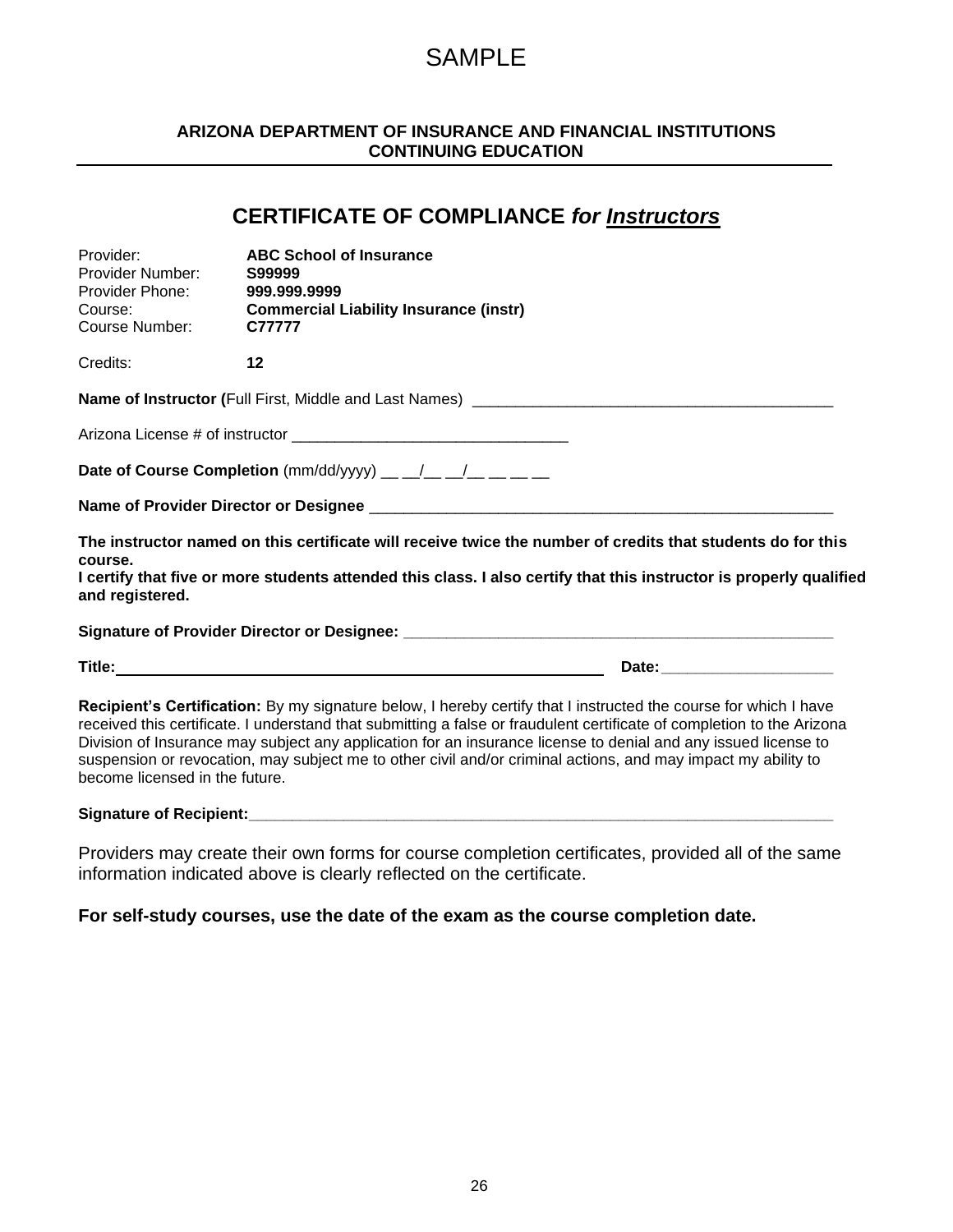# **Arizona Division of Insurance Continuing Education Program Instructions for Roster Reporting**

- **The roster form may not be used as the sign-in form.**
- A typed or computer-generated list with the same information is acceptable.
- For rosters that exceed one page, only the course number, course completion date and provider number are needed in the provider information section after the first page.
- **Rosters must be submitted within 15 calendar days of the course's completion online with Sircon. This form should be used if more than 15 days have passed.**

Accuracy in roster submission is essential. Key entry errors or transpositions in license numbers result in the need for corrections and delay in credits being recorded for producers and brokers. **If an error is made by the provider on the roster submission, it is the provider's responsibility to resubmit the corrected roster.**

# **Completing the Form**

# **Provider Number**

Enter the provider number assigned by Prometric.

# **Provider Name**

Enter the name of your organization. This field and the course name are secondary identifiers. The primary identification fields are the provider number and course number. Be especially careful to complete them accurately.

#### **Course Number**

Enter the Prometric-assigned course number.

#### **Course Title**

Enter the course title.

#### **Course Completed**

Enter the date the course was completed. For self-study courses, enter the date the exam was **completed**.

#### **Producer License Number**

Enter the individual's license number. Students failing to provide a license number will not be granted CE credit.

#### **Student Name**

Enter the last name, first name and middle initial, as space permits. As with provider and course names, the name is a secondary identifier in case the individual's license number is not accurate.

#### **Instructors**

To grant credits to an instructor, add the name and license number to the roster.

# **Fees**

There are no fees.

#### **Submission**

Send the roster form(s), transmittal form and the appropriate total fees to:

#### **Prometric Operations Center ATTN: Continuing Education Processing 7941 Corporate Drive Nottingham, MD 21236**

**Email: [CEProcessing@Prometric.com](mailto:CEProcessing@Prometric.com)**

# **Confirmation**

A confirmation email will be sent to provider after roster submission is completed**.**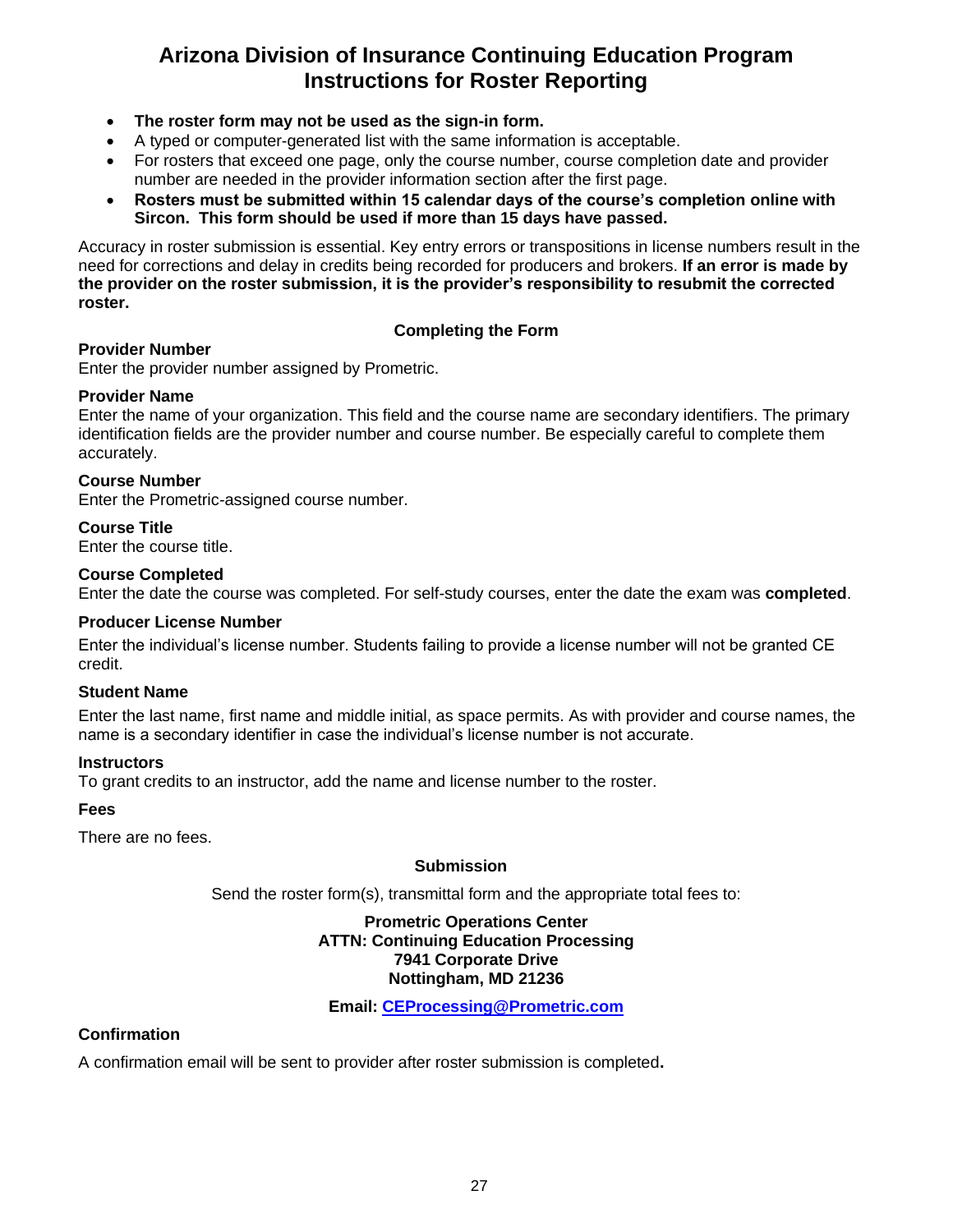# **Arizona Insurance Continuing Education Course Roster**

<span id="page-29-0"></span>*Rosters must be submitted within 15 calendar days of the course completion date. Internet roster reporting is available at [www.sircon.com.](http://www.sircon.com/)*

| <b>Provider Number</b>              | <b>Provider Name</b> |           |              |
|-------------------------------------|----------------------|-----------|--------------|
|                                     |                      |           |              |
| <b>Course Number</b>                | <b>Course Title</b>  |           |              |
|                                     |                      |           |              |
| <b>Completion Date (mm/dd/yyyy)</b> | Page                 |           | <b>Pages</b> |
|                                     |                      | <b>OF</b> |              |

| <b>Students who Completed the Course</b>   |                  |                   |                                 |  |  |  |  |  |
|--------------------------------------------|------------------|-------------------|---------------------------------|--|--|--|--|--|
| Arizona Insurance<br><b>License Number</b> | <b>Last Name</b> | <b>First Name</b> | <b>Middle</b><br><b>Initial</b> |  |  |  |  |  |
|                                            |                  |                   |                                 |  |  |  |  |  |
|                                            |                  |                   |                                 |  |  |  |  |  |
|                                            |                  |                   |                                 |  |  |  |  |  |
|                                            |                  |                   |                                 |  |  |  |  |  |
|                                            |                  |                   |                                 |  |  |  |  |  |
|                                            |                  |                   |                                 |  |  |  |  |  |
|                                            |                  |                   |                                 |  |  |  |  |  |
|                                            |                  |                   |                                 |  |  |  |  |  |
|                                            |                  |                   |                                 |  |  |  |  |  |
|                                            |                  |                   |                                 |  |  |  |  |  |
|                                            |                  |                   |                                 |  |  |  |  |  |
|                                            |                  |                   |                                 |  |  |  |  |  |
|                                            |                  |                   |                                 |  |  |  |  |  |
|                                            |                  |                   |                                 |  |  |  |  |  |
|                                            |                  |                   |                                 |  |  |  |  |  |
|                                            |                  |                   |                                 |  |  |  |  |  |
|                                            |                  |                   |                                 |  |  |  |  |  |
|                                            |                  |                   |                                 |  |  |  |  |  |
|                                            |                  |                   |                                 |  |  |  |  |  |
|                                            |                  |                   |                                 |  |  |  |  |  |

AZCR-01 (11/13)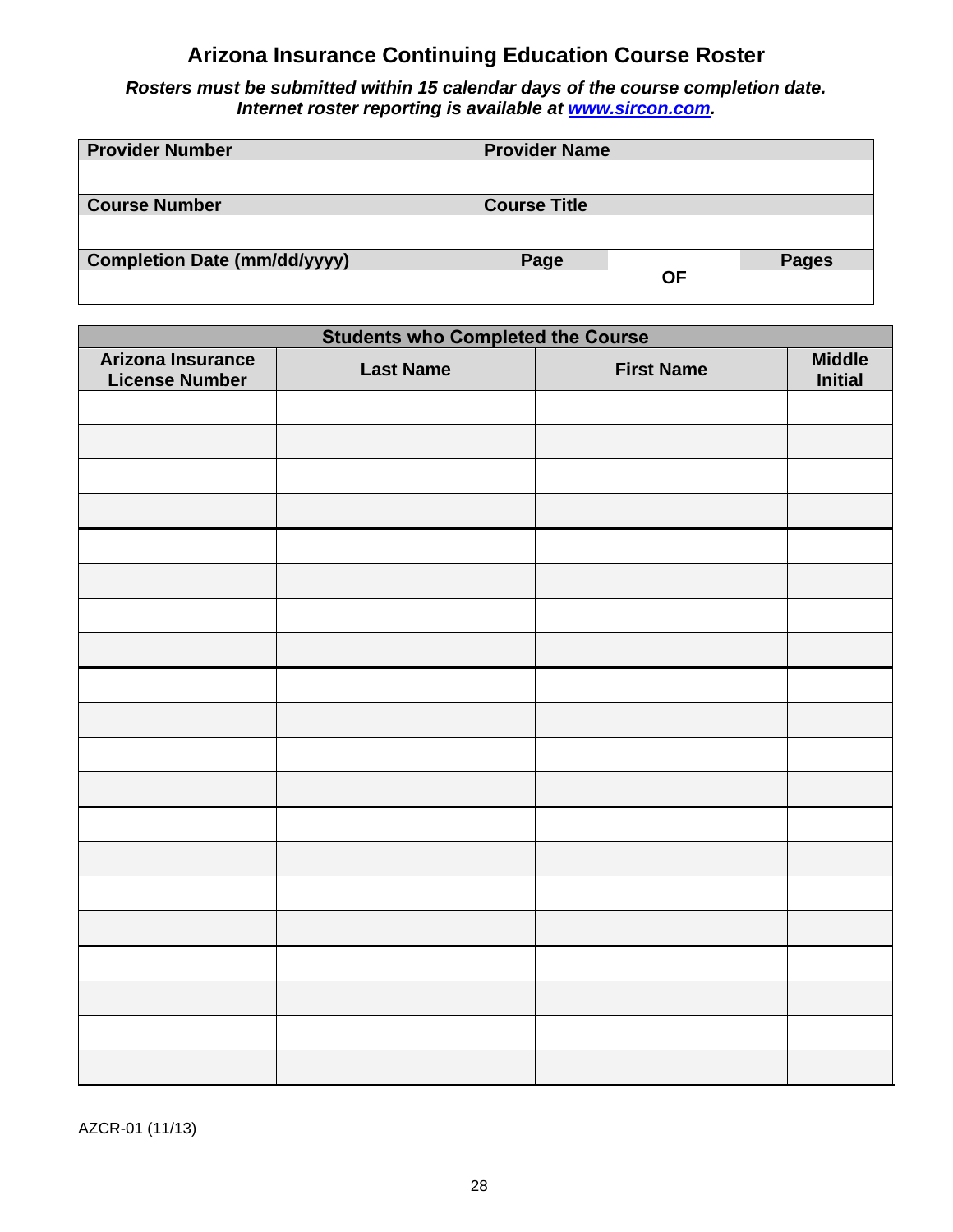# **Arizona Division of Insurance Continuing Education Instructions for Completing the Course Offering Schedule**

Complete schedules are required for all classes presented for Arizona CE credit. Schedules are used for course audits and for comparing schedule date to course completion date.

**Report all course offerings to Prometric at least 15 days in advance of conducting the course. Notify Prometric immediately of course offering changes or cancellations; this notification must be done before the class.**

You may enter, edit and view course offering schedule information: [www.sircon.com.](http://www.sircon.com/)

Failure to report scheduled classes or to report changes may result in noncompliant audit findings, which can affect sponsor status with the Arizona Division of Insurance.

# **Changes or Cancellations**

It is often convenient for the sponsor to indicate cancellations or changes on a copy of the form originally used for reporting the class that is now being changed. If using this method, include a copy of the original schedule and clearly indicate that changes have been made.

# **Completing the Form**

Schedule information may, at the discretion of Prometric, be accepted in another format. At time of online submission, the sponsor must provide all of the information listed.

# **Location**

Indicate city, state, complete street address with suite number, building name, if applicable, and ZIP code. If the course will be held in a hotel or restaurant, indicate the name of the hotel or restaurant. If the course will be held at an agency or insurance company, give the name of the firm where the course will be held.

# **Schedule**

Indicate the dates held and beginning and ending times for the courses. If the course is part of a longer training session including non-approved material, indicate only the time for the approved section. Weekly classes must give day of week, number of sessions, beginning and ending dates, and any dates class will not be held.

# **Contact Person and Phone**

The contact person at the location is often the instructor or registrar/door monitor. Indicate the phone number at the location of the class, not the sponsor's office phone.